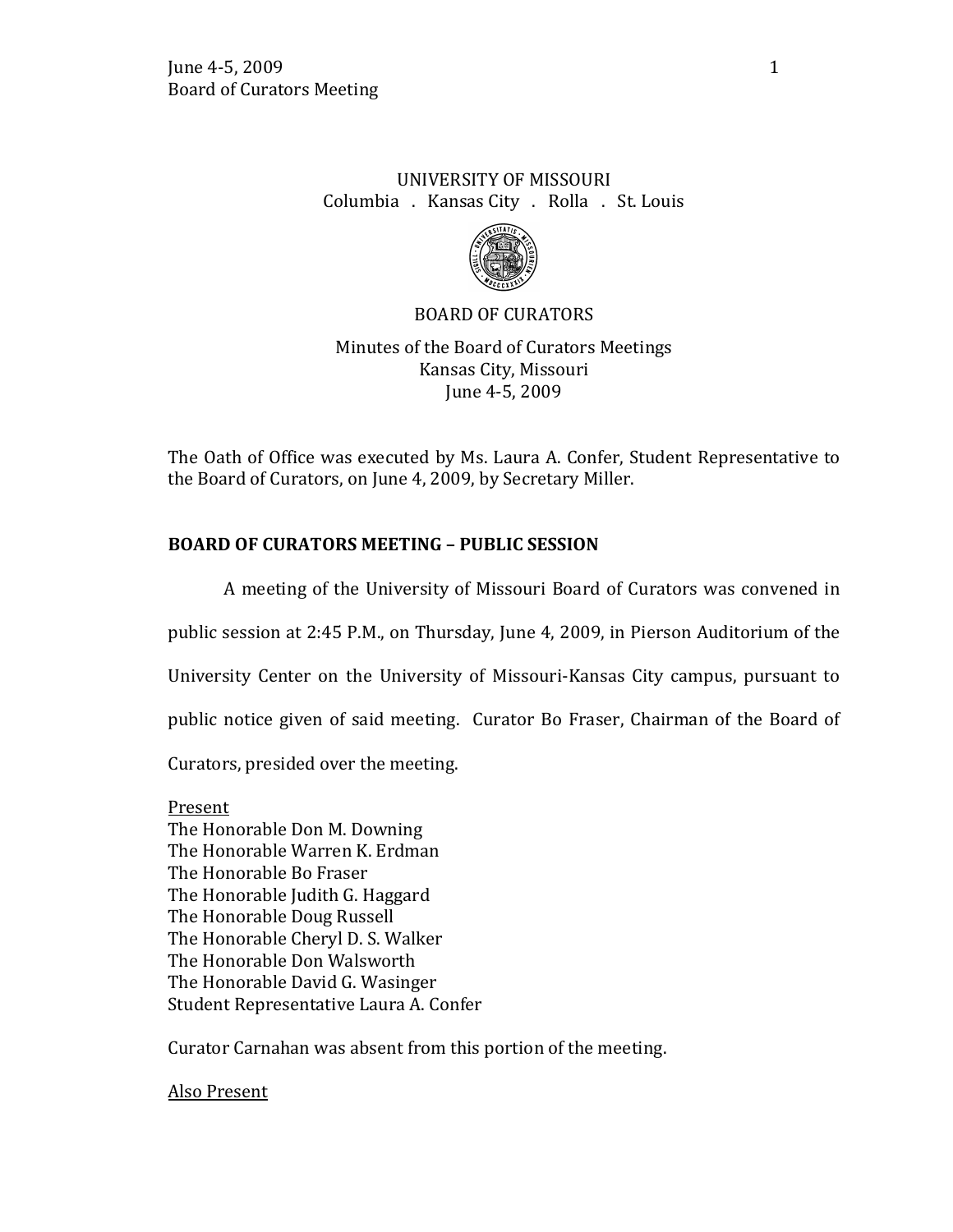Mr. Gary D. Forsee, President, University of Missouri System Mr. Stephen J. Owens, General Counsel Ms. Kathleen M. Miller, Secretary of the Board of Curators

It was moved by Curator Wasinger and seconded by Curator Downing, that

there shall be an executive session with a closed record and closed vote of the Board

of Curators meeting, on Thursday, June 4, 2009, and as needed on Friday, June 5,

2009, for consideration of:

- Section 610.021(1), RSMo, relating to matters identified in that provision, which include legal actions, causes of action or litigation, and confidential or privileged communications with counsel; and
- Section 610.021(2), RSMo, relating to matters identified in that provision, which include leasing, purchase, or sale of real estate; and
- Section 610.021(3), RSMo, relating to matters identified in that provision, which include hiring, firing, disciplining, or promoting of particular employees; and
- Section 610.021(12), RSMo, relating to matters identified in that provision, which include sealed bids and related documents and sealed proposals and related documents or documents related to a negotiated contract; and
- Section 610.021(13), RSMo, relating to matters identified in that provision, which include individually identifiable personnel records, performance ratings, or records pertaining to employees or applicants for employment.

Roll call vote:

Curator Carnahan was absent for the vote. Curator Downing voted yes. Curator Erdman voted yes. Curator Fraser voted yes. Curator Haggard voted yes. Curator Russell voted yes. Curator Walker voted yes.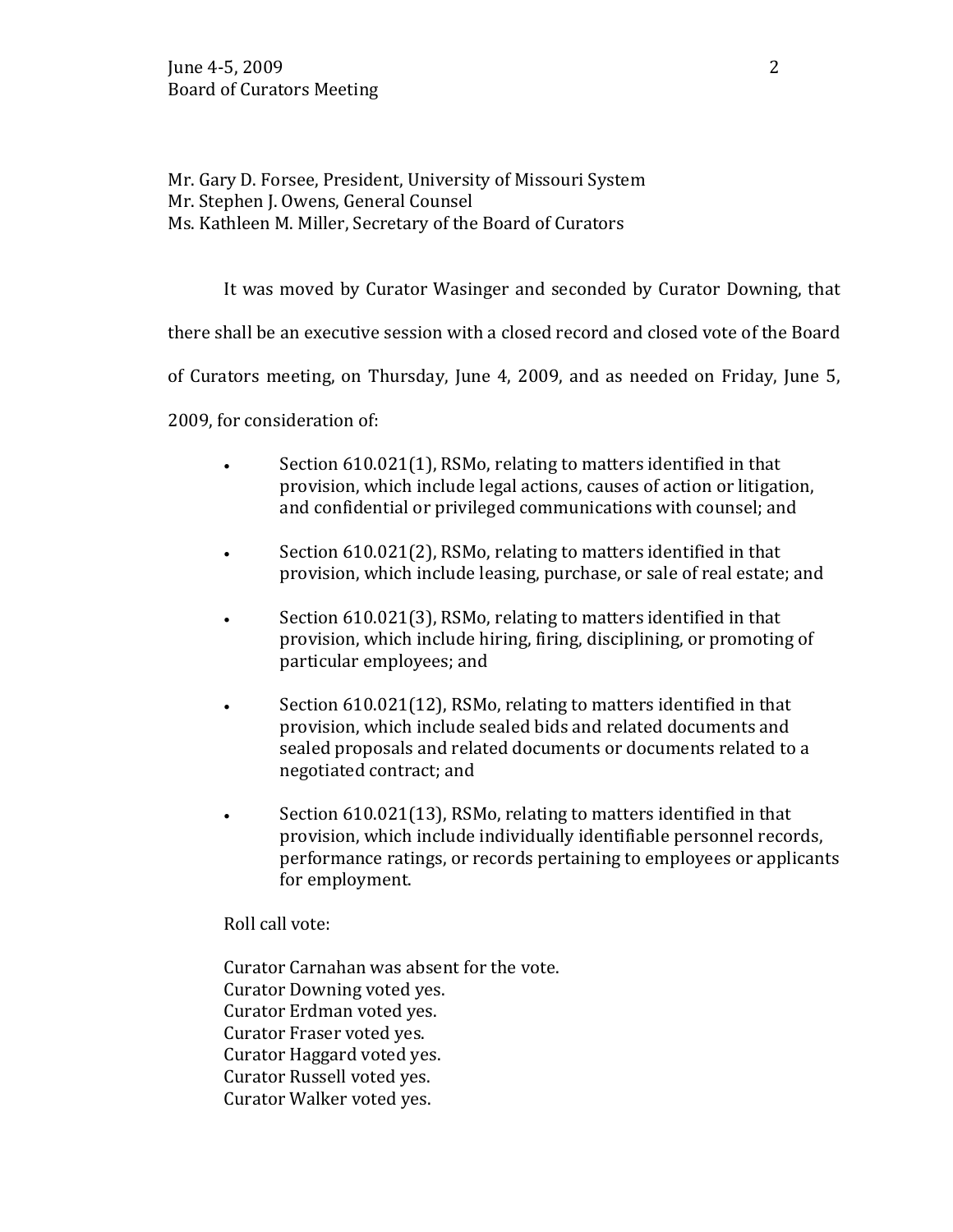Curator Walsworth voted yes. Curator Wasinger voted yes.

The motion carried by a vote of eight and zero.

#### **BOARD OF CURATORS MEETING – EXECUTIVE SESSION**

A meeting of the University of Missouri Board of Curators was convened in executive session at approximately 3:00 P.M., on Thursday, June 4, 2009, in Pierson Auditorium of the University Center on the University of Missouri-Kansas City campus, pursuant to public notice given of said meeting. Curator Bo Fraser, Chairman of the Board of Curators, presided over the meeting.

#### Present

The Honorable John M. Carnahan III The Honorable Don M. Downing The Honorable Warren K. Erdman The Honorable Bo Fraser The Honorable Judith G. Haggard The Honorable Doug Russell The Honorable Cheryl D. S. Walker The Honorable Don Walsworth The Honorable David G. Wasinger Student Representative Laura A. Confer

Also Present

Mr. Gary D. Forsee, President, University of Missouri System Mr. Stephen J. Owens, General Counsel Ms. Kathleen M. Miller, Secretary of the Board of Curators Ms. Natalie "Nikki" Krawitz, Vice President for Finance and Administration Dr. Brady J. Deaton, Chancellor, University of Missouri-Columbia

Property Purchase, 205 Portland Street, Columbia, MO, MU – presented by Vice President Krawitz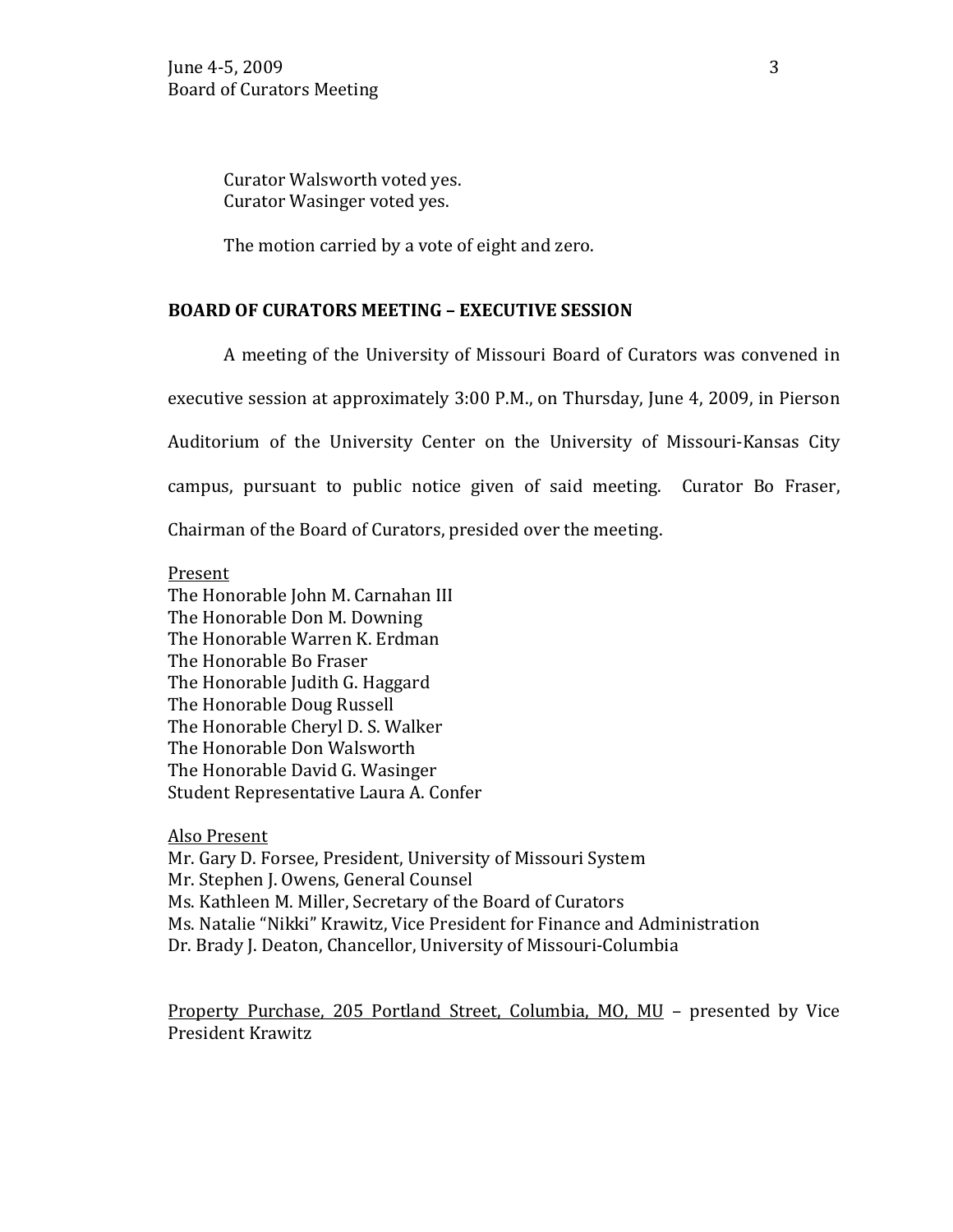It was recommended by Chancellor Deaton, endorsed by President Forsee,

recommended by the Finance Committee, moved by Curator Wasinger and

seconded by Curator Haggard, that the following action be approved:

the Vice President for Finance and Administration shall be authorized to purchase 205 Portland Street, Columbia, Missouri, from The LeMone Family Limited Partnership, LLLP, a Missouri Limited Liability Limited Partnership, and Daniel Boone Land Company, a Missouri Corporation, for \$2,825,000, for the University of Missouri-Columbia.

The legal description is as follows:

Lot One-C-One (1-C-1) of the Administrative Plat of Lot One (1) of Keene Estates Plat Number Seventeen (17), a subdivision in the City of Columbia, Boone County, Missouri, as shown by the plat thereof recorded in Book 2397, Page 14, Records of Boone County, Missouri.

Funding is from State Appropriations for this project: \$2,825,000

Roll call vote:

Curator Carnahan voted yes. Curator Downing voted yes. Curator Erdman voted yes. Curator Fraser voted yes. Curator Haggard voted yes. Curator Russell voted yes. Curator Walker voted yes. Curator Walsworth voted yes. Curator Wasinger voted yes.

The motion carried.

The University closed July 1, 2009, on the purchase of 205 Portland St., Columbia, Missouri for the University of Missouri-Columbia campus. The property was purchased from The Lemone Family Limited Partnership LLLP and Daniel Boone Land Company for \$2,825,000. The 1.29 acre site value is \$475,000 and the building value is \$2,350,000. This is deed # C504.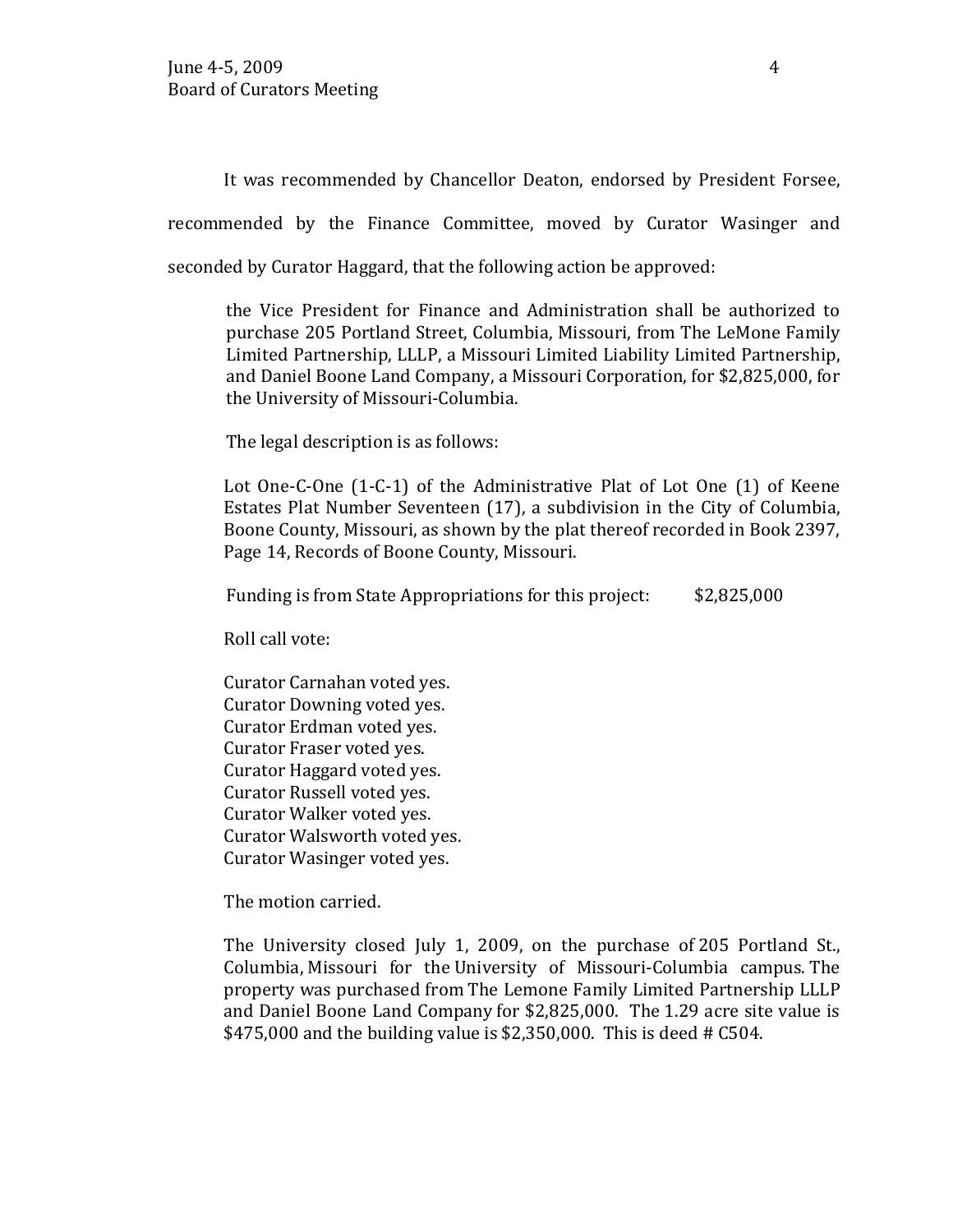Property Lease, Off-campus Student Housing, Campus Lodge Apartments, MU – presented by Vice President Krawitz

It was recommended by Chancellor Deaton, endorsed by President Forsee,

recommended by the Finance Committee, moved by Curator Walsworth and

seconded by Curator Walker, that the following action be approved:

the Vice President for Finance and Administration shall be authorized to enter into a lease for off-campus student housing with Ambling Management Company, to lease a minimum of 48 apartments (192 beds) at Campus Lodge Apartments, 2900 Old Highway 63S, Columbia, Missouri, for up to \$540 per bed, per month for 10 months (\$1,036,800), with the option to lease up to 48 additional beds (\$259,200) for a total not to exceed \$1,296,000, for the University of Missouri-Columbia. The University would also have the option to renew this contract for one year, for up to 336 beds at a rental rate not to exceed \$575 per bed, per month.

Funding from student residential life contracts:  $$1,296,000$ 

Roll call vote:

Curator Carnahan voted yes. Curator Downing voted yes. Curator Erdman voted yes. Curator Fraser voted yes. Curator Haggard voted yes. Curator Russell voted yes. Curator Walker voted yes. Curator Walsworth voted yes. Curator Wasinger voted yes.

The motion carried.

The lease was executed on June 22, 2009.

188 Engagement Agreement, UM – presented by Vice President Krawitz Pending completion of transaction.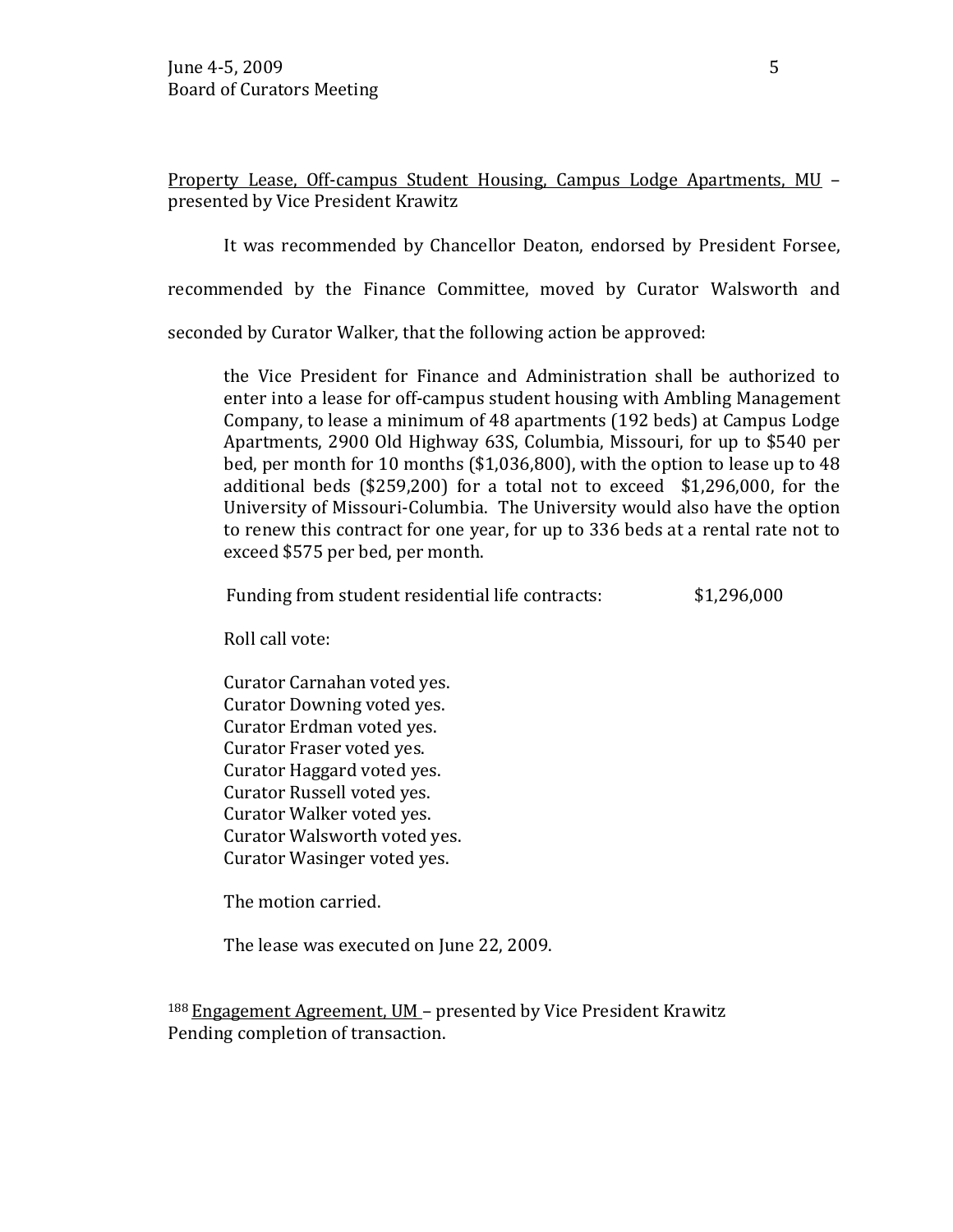Treasurer Appointment and Salary, UM – presented by Vice President Krawitz (resume on file)

It was recommended by Vice President Krawitz, endorsed by President Forsee, recommended by the Finance Committee, moved by Curator Erdman and seconded by Curator Walker, that the Board of Curators shall appoint John M. Miller V to the position of Treasurer, for the University of Missouri, effective July 14, 2009, at an annual salary of \$207,000 (\$17,250 per month), with up to 10% of base salary provided for moving expenses and a \$50,000 relocation allowance.

Roll call vote:

Curator Carnahan voted yes. Curator Downing voted yes. Curator Erdman voted yes. Curator Fraser voted yes. Curator Haggard voted yes. Curator Russell voted yes. Curator Walker voted yes. Curator Walsworth voted yes. Curator Wasinger voted yes.

The motion carried.

 $189$  Joint Venture, MU – Information only – no action was taken by the Board of Curators.

 $192$  Joint Venture, UMHC – Information only – no action was taken by the Board of Curators.

Vice President Krawitz excused herself from the executive session meeting.

191 Personnel Contract, MU – Information only – no action was taken by the Board of Curators.

Chancellor Deaton excused himself from the executive session meeting.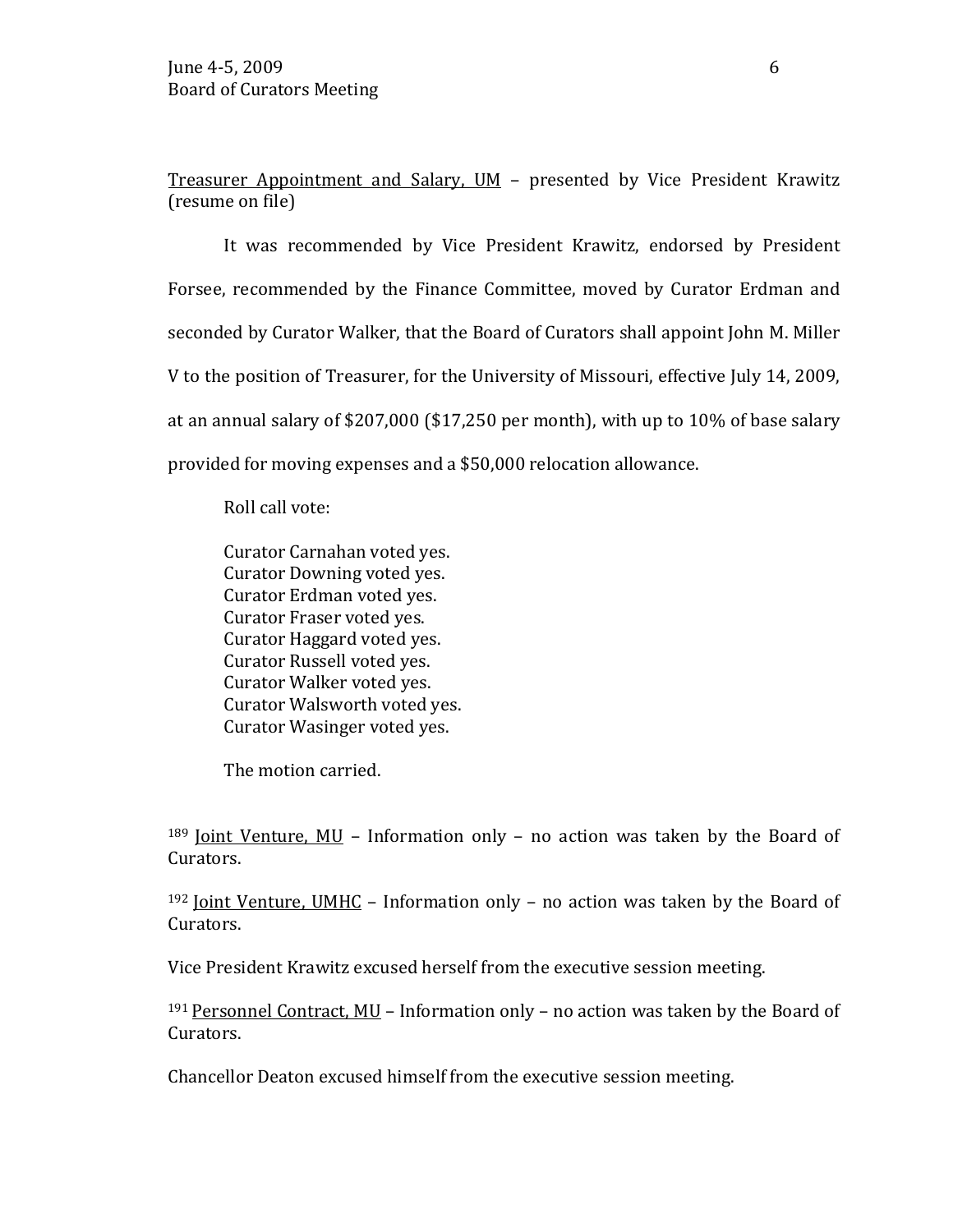President's Report to the Board of Curators on Personnel and Legal Matters – presented by President Forsee (no report on file)

General Counsel's Report – presented by General Counsel Owens (litigation report on file with the Office of General Counsel)

There being no further business to be considered by the Board of Curators on

Thursday, June 4, 2009, the executive session of the Board of Curators meeting

concluded at approximately 5:30 P.M.

UM System Achievement Awards Dinner – Linda Hall Library, Kansas City, Missouri (program on file)

Thomas V. Quirk, Ph.D., Curators' Award for Scholarly Excellence

Miles L. Patterson, Ph.D., President's Award for Research and Creativity

John E. Adams, Ph.D., President's Award for Outstanding Teaching

David C. Geary, Ph.D., Thomas Jefferson Cup Award

Ronald J. Turner, Ph.D., Executive Vice President Emeritus, C. Brice Ratchford Memorial Fellowship Award

Wesley R. Harris, Ph.D., and Christopher D. Spilling, Ph.D., Faculty Entrepreneurs of the Year Award

Corey Daniel Rimmel, Student Entrepreneur of the Year Award

## **BOARD OF CURATORS MEETING – PUBLIC SESSION**

A meeting of the University of Missouri Board of Curators was reconvened in public session at 9:07 A.M., on Friday, June 5, 2009, in Pierson Auditorium in the University Center on the University of Missouri-Kansas City campus, pursuant to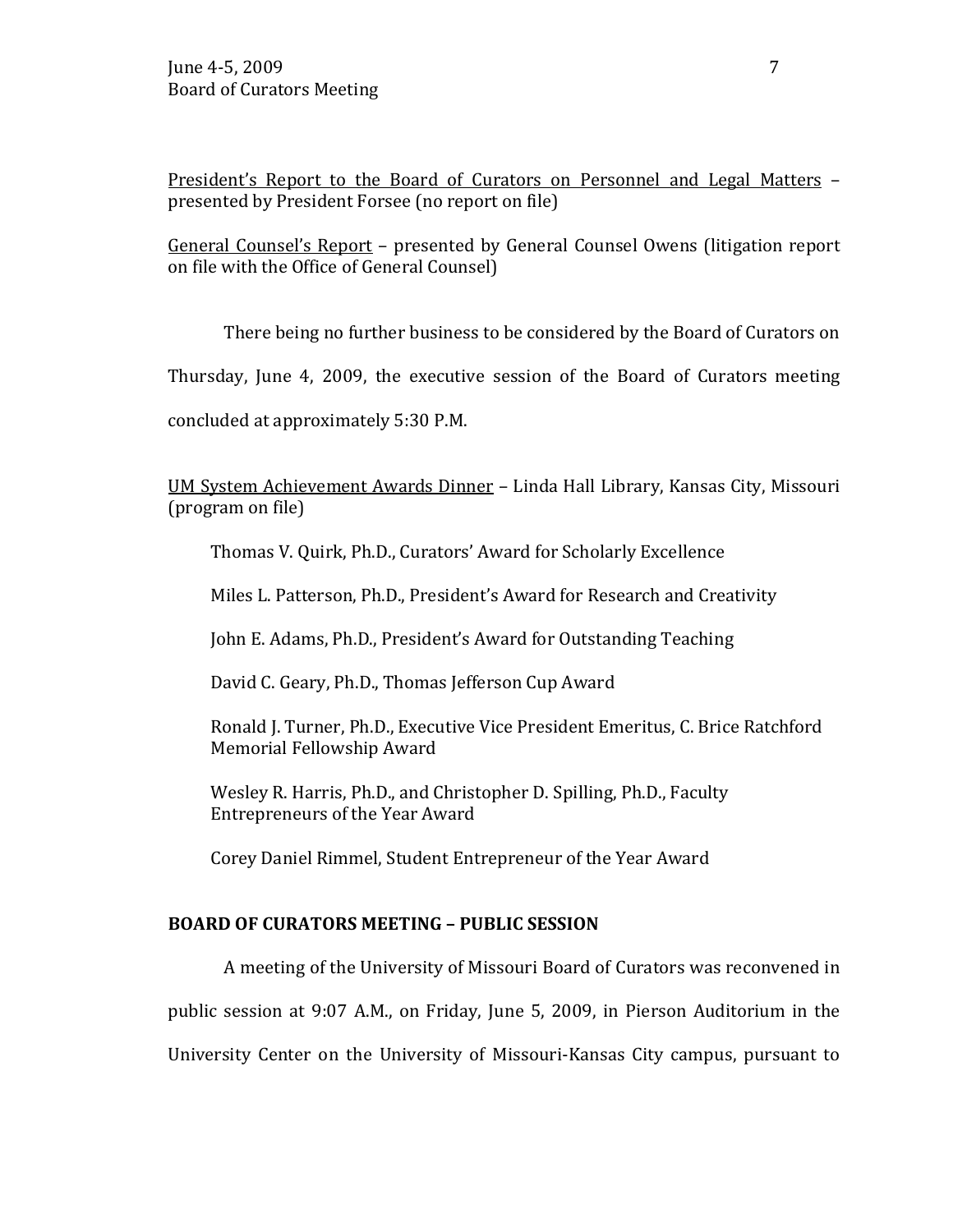public notice given of said meeting. Curator Bo Fraser, Chairman of the Board of

Curators, presided over the meeting.

#### Present

The Honorable John M. Carnahan III The Honorable Don M. Downing The Honorable Warren K. Erdman The Honorable Bo Fraser The Honorable Judith G. Haggard The Honorable Doug Russell The Honorable Cheryl D. S. Walker The Honorable Don Walsworth The Honorable David G. Wasinger Student Representative Laura A. Confer

#### Also Present

Mr. Gary D. Forsee, President, University of Missouri System Mr. Stephen J. Owens, General Counsel Ms. Kathleen M. Miller, Secretary of the Board of Curators Dr. Gary K. Allen, Vice President for Information Technology Dr. John F. Carney III, Chancellor, Missouri University of Science and Technology Dr. Brady J. Deaton, Chancellor, University of Missouri-Columbia Dr. Thomas F. George, Chancellor, University of Missouri-St. Louis Dr. Steven Graham, Associate Vice President for Academic Affairs Mr. Steven C. Knorr, Vice President for Government Relations Ms. Natalie "Nikki" Krawitz, CPA, Vice President for Finance and Administration Mr. Leo E. Morton, Chancellor, University of Missouri-Kansas City Dr. Michael F. Nichols, Vice President for Research and Economic Development Dr. Betsy Rodriguez, Vice President for Human Resources Dr. David R. Russell, Senior Associate Vice President and Chief of Staff Ms. Cindy Pollard, Associate Vice President for Strategic Communications Media Representatives

Board Chairman's Report – presented by Chairman Fraser (transcription on file)

University of Missouri Health Care Quarterly Report – presented by Vice Chancellor Hal Williamson, M.D., and Mr. Kevin Necas, CFO (slides on file)

Curator Haggard departed early from the meeting at 9:40 A.M.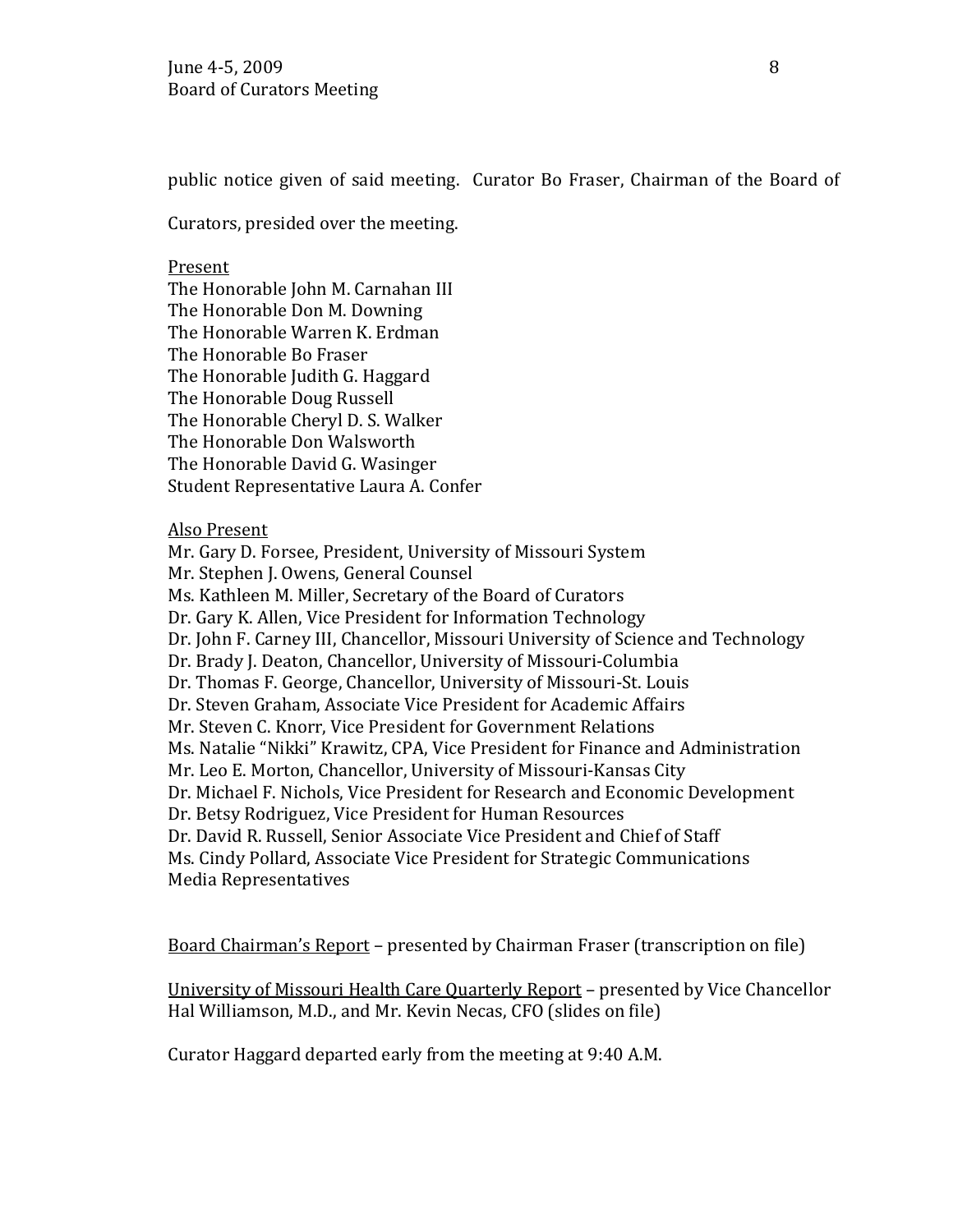University President's Report – presented by President Forsee (transcription and slides on file)

Government Relations Update – provided by Vice President Knorr (slide set on file)

Chancellor's State of the Campus Report, UMKC – presented by Chancellor Morton (slides on file)

Chancellor Reports – presented by Chancellor Carney, Missouri S&T (slides on file), Chancellor Deaton, MU (slides on file), and Chancellor George, UM-St. Louis (slides on file)

## **Consent Agenda**

It was endorsed by President Forsee, moved by Curator Walsworth and

seconded by Curator Walker that Consent Agenda items Nos. 1-5, be approved:

1. Minutes of the Board of Curators Meeting, April 2-3, 2009

The minutes shall be approved as presented to the board with the materials of this meeting.

2. Proposed change of locations on 2010 Board of Curators Meeting Calendar

The location of the January 2010 Board of Curators meeting will be on the University of Missouri-Kansas City campus, and the location of the December 2010 Board of Curators meeting will be on the University of Missouri-St. Louis campus.

2010 Board of Curators Meeting Calendar (revised)

| January 28-29, 2010   | <b>UM-Kansas City Campus</b> |
|-----------------------|------------------------------|
| April 15-16, 2010     | Missouri S&T Campus          |
| June 10-11, 2010      | Columbia, Missouri           |
| July 23, 2010         | Teleconference               |
| September 23-24, 2010 | <b>UM-Columbia Campus</b>    |
| December 9-10, 2010   | <b>UM-St. Louis Campus</b>   |

3. Spinal Cord Injuries and Congenital or Acquired Disease Processes Research Program Proposals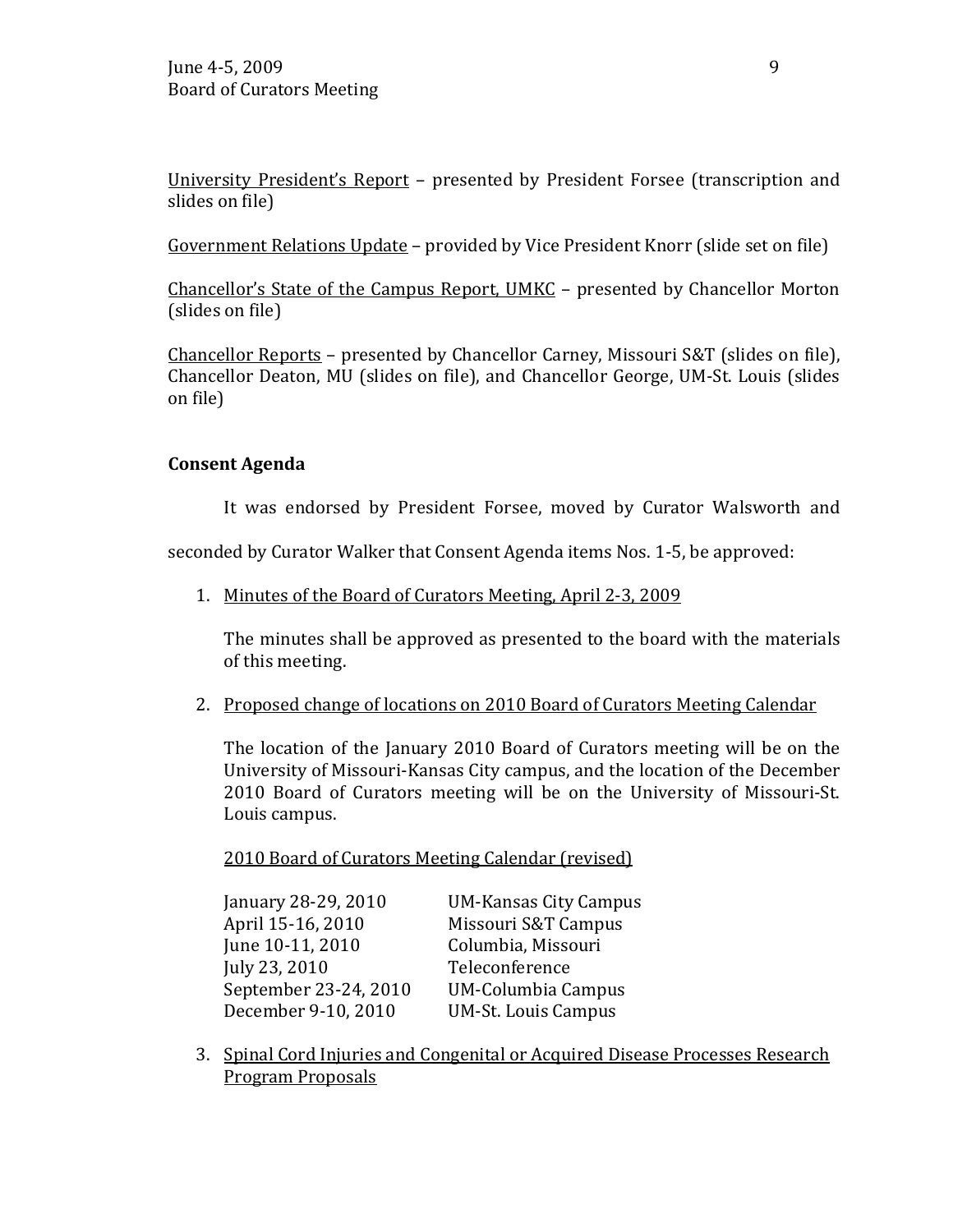Two research proposals by the Spinal Cord Injuries Research Program Advisory Board shall be approved:

## Proposals Recommended for Funding, 2009

- I. Gross Motor Control Computer Interface \$2,600 Kurt Thoroughman Department of Biomedical Engineering Washington University
- II. Drivers with Tetraplegia: Strength, Endurance, and<br>Other Contributing Characteristics \$50,000 Other Contributing Characteristics Susan Tucker Program in Occupational Therapy Washington University School of Medicine<br>Total funding: \$52,600 Total funding:
- 4. Amendment to Collected Rules and Regulations 350.050 Seniority, UM

Collected Rules and Regulations 350.050 Seniority, shall be amended for clarification to read as follows:

350.050 Layoff

Bd. Min. 2-19-67, p. 32,163; Amended Bd. Min. 9-7-79; 7-22-83; 7-27- 84; 7-26-85; 9-26-97, 6-5-09.

Layoff is defined as the cessation of regular employment due to a permanent or temporary reduction in force. Employees laid off due to a reduction in force retain seniority accumulated to the date of layoff, for a period not to exceed one year. All things being equal, job security shall be commensurate with an employee's seniority. If the abilities, skills, training, and other relevant qualifications to fill existing positions are considered equivalent among affected employees, the employee with the longest seniority will be retained and the employee with the shortest seniority will be the first to be laid off.

The University reserves the right in any given instance, to determine if an employee possesses the relevant qualifications such as ability, training, and skill to fill the position.

A. **Seniority** -- For regular Administrative, Service and Support employees, other than Service and Maintenance personnel, seniority consists of continuous service in the same department. If relative service among employees is equal, the employee with the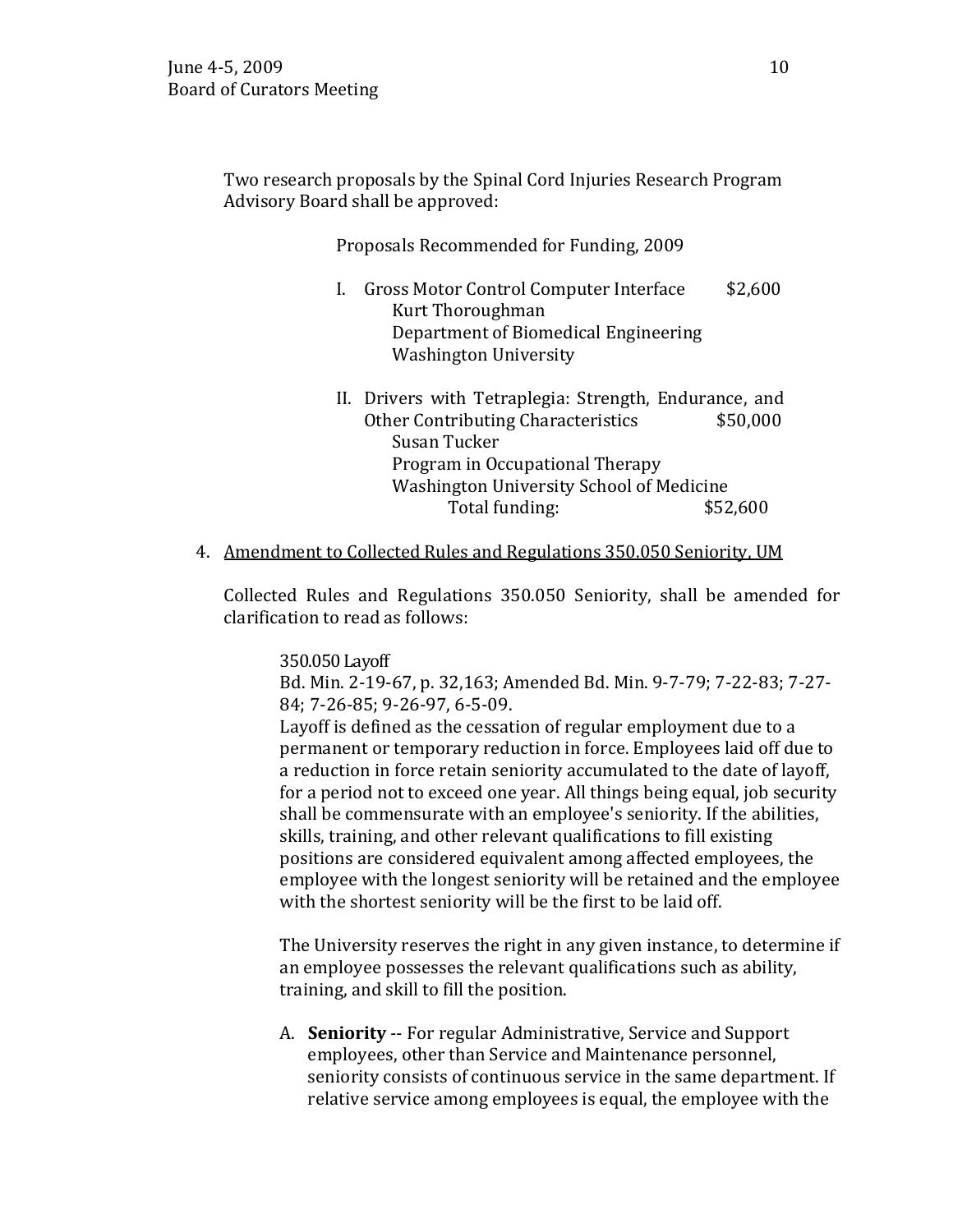greatest University service is the most senior employee. For Service & Maintenance employees, see Understanding of Policies, Article VIII, Seniority. The definition of seniority for service and maintenance employees as outlined in the Understanding of Policies is applicable only if the University has a signed agreement with the unions. If no agreement exists, the definition of seniority for regular Administrative, Service and Support employees will apply.

- B. **Retention and Accrual** -- Seniority accrues from the first day of regular employment. Seniority should not impact employment decisions for regular employees until the completion of the probationary period. An employee who is laid off retains his/her seniority for a period of one year from the effective date of the layoff but does not continue to accrue seniority during the layoff leave of absence. In the event an employee who is notified of a layoff or who has been laid off transfers to another department, he/she continues to maintain seniority in the department where the layoff occurred for a period of one year from the effective date of the layoff or the transfer, whichever occurs first. During a workrelated injury or military leave of absence, an employee continues to accrue seniority.
- C. **Recall** -- The University shall, in its sole discretion, after a reduction in force, determine the occasion and the advisability of recall of part or all of the laid off employees. The University shall consider seniority, ability, and qualifications, as well as the nature of the jobs for which the employees will be recalled.
- D. **Hiring Preference** -- Employees retain preferential hiring rights in the department in which they have been laid off. "Hiring preference" within a department shall mean that if laid off departmental employees meet the stated qualifications the department may only consider the laid off employee(s) and other benefit eligible employees in the same department for openings in that department. "Department" is defined as an organizational entity that has fiscal, programmatic and administrative responsibilities for employees.
- E. **Eligibility** -- Regular Administrative, Service and Support employees who have satisfactorily completed their probationary periods are covered by this policy with the exception of executive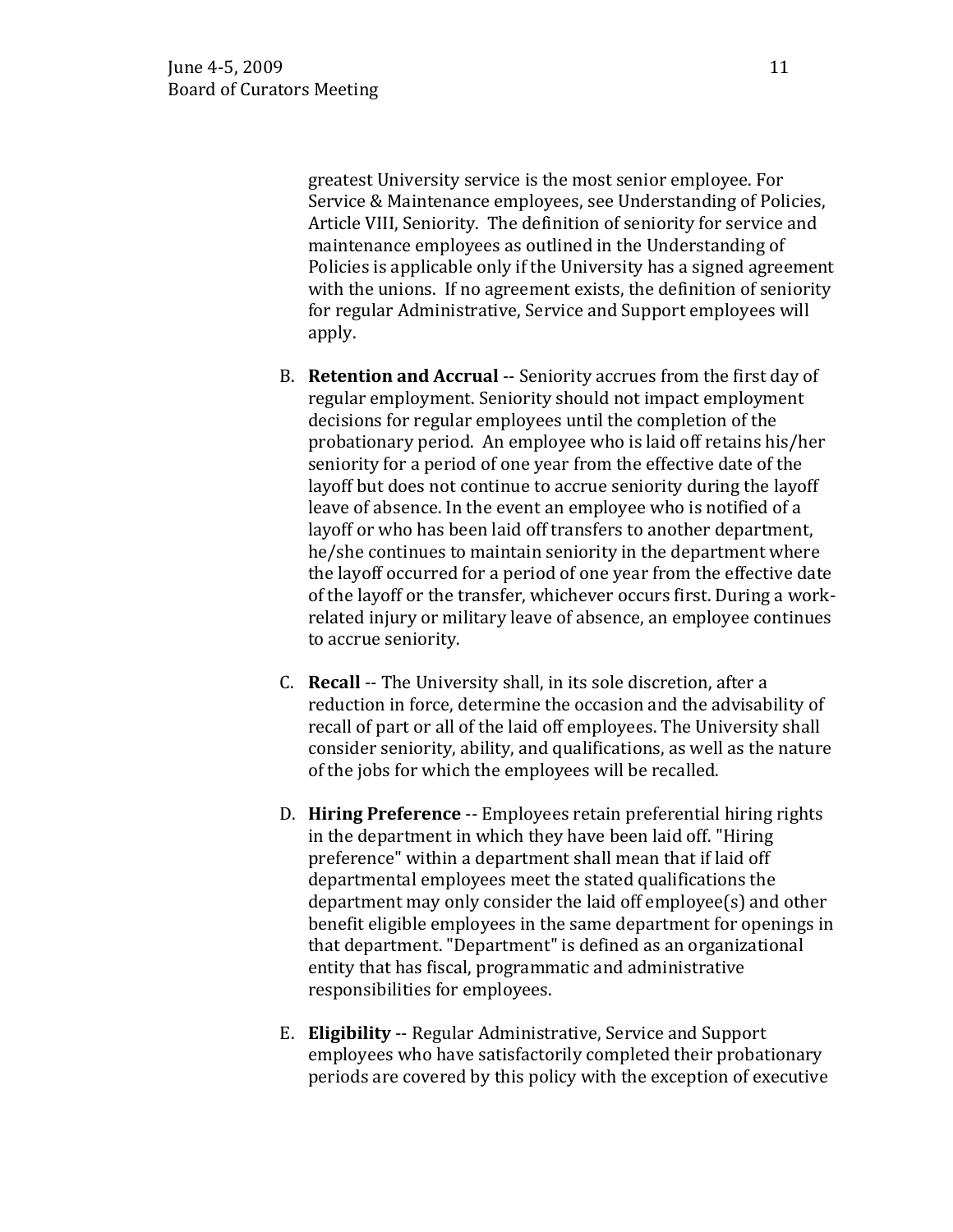and managerial employees.

- F. **Benefits --** Eligible employees with a minimum of five (5) years of continuous regular employment with the University immediately prior to layoff, will be placed on a layoff leave of absence for one (1) year from the effective date of layoff. Eligible employees with less than five (5) years of continuous regular employment with the University immediately prior to layoff, will be placed on a layoff leave of absence for three (3) months from the effective date of layoff. During the layoff leave of absence, the employee would be eligible to participate in the University's benefit programs. The University will continue to pay its portion of the benefit premiums during the layoff leave of absence.
- G. **Service Credit** -- The period of leave of absence is excluded in computing length of service under the University of Missouri Retirement, Disability, and Death Benefit Plan; however, the leave of absence does not constitute an interruption of service. A layoff leave of absence does not count toward vesting in the University of Missouri Retirement, Disability and Death Benefit Plan.
- 5. Amendment to Collected Rules and Regulations 340.100 B.5. Leave Without Pay, UM

Collected Rules and Regulations 340.100 B.5. Leave Without Pay, shall be amended to conform to other rules and regulations concerning the leave period, as follows:

340.100 Leave Without Pay

Revised Bd. Min. 10-9-81; Amended Bd. Min. 7-22-83; Amended Bd. Min. 9-26-97; Bd. Min. 5-24-01; 06-05-09

A. **Eligible Employees** -- Any regular administrative, service and support employee may be granted a leave of absence without pay when approved by the proper authority in order to preserve his/her employment rights and benefits.

## B. **Conditions for Granting Leave**

1. All leaves of absence without pay of 30 calendar days or more must be approved by the Board of Curators or their delegated representative. Such leaves in excess of thirty (30) calendar days will become effective retroactive to the first day without pay. Leaves of absence of less than 30 days may be handled as excused absence. (See Section 340.010 tardiness and absence.)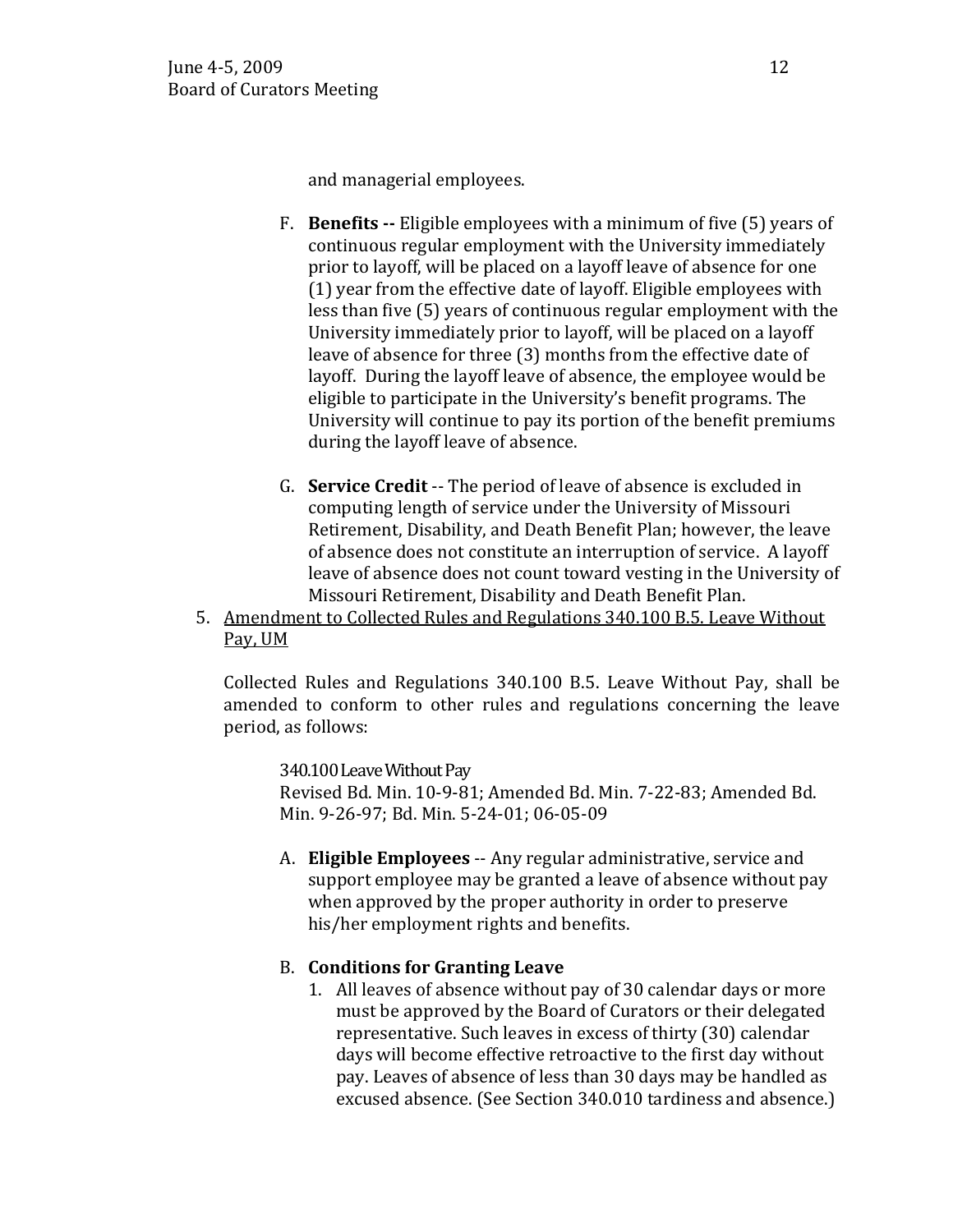- 2. A leave of absence may be granted for a period not to exceed one year but may not extend past the ending date of the employee's appointment. When Long-Term Disability benefits commence, a leave of absence ends.
- 3. Extensions of approved leaves of absence, not to exceed one year each or extend beyond the ending date of the employee's appointment, must be approved by the Board of Curators or its delegated representative.
- 4. A leave of absence without pay may be granted when the requirements of the department permit and when such leave is for prolonged illness or injury extending beyond accumulated vacation or sick leave; maternity cases; or for any exceptional personal or institutional reason if requested by the employee and recommended by the dean, director or administrative head, and approved by appropriate authority.
- 5. An employee in a unit which periodically and temporarily closes down or reduces the extent of its operation for specific periods of time not in excess of three months may be granted a leave of absence during these periods when it is agreed that the employee will return to work at the earliest date his services are required. Leaves for temporary close downs may not be extended beyond the period of three months.

Roll call vote of Consent Agenda items Nos. 1-5:

Curator Carnahan voted yes. Curator Downing voted yes. Curator Erdman voted yes. Curator Fraser voted yes. Curator Haggard was absent. Curator Russell voted yes. Curator Walker voted yes. Curator Walsworth voted yes. Curator Wasinger voted yes.

The motion carried.

6. Student Legal Services Expansion Pilot Program, MU (pulled from the Consent Agenda at the request of Curator Wasinger for separate consideration by the Board of Curators) – presented by General Counsel Owens and Vice Chancellor Scroggs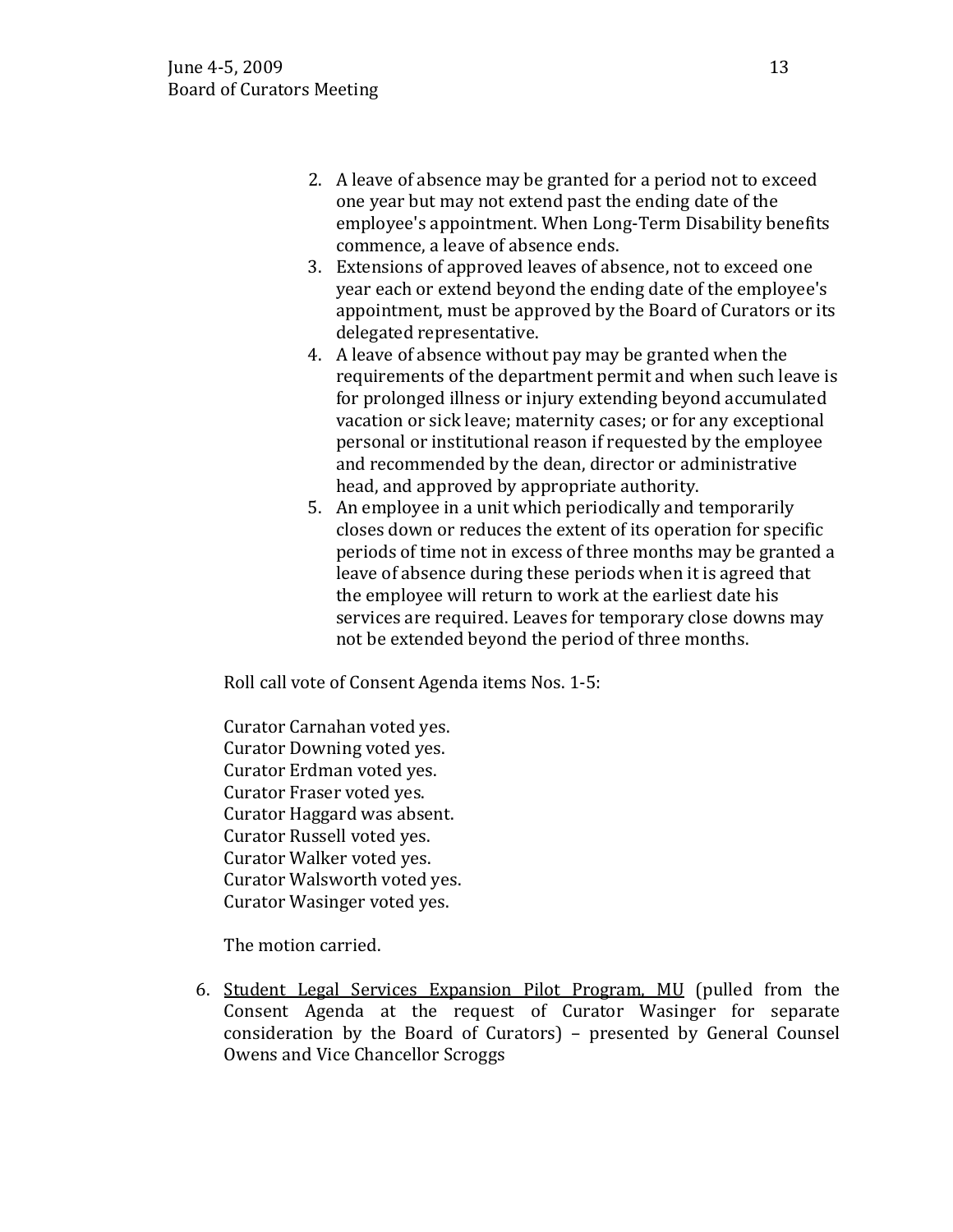It was recommended by the Missouri Student Association/Graduate Professional Counsel (MSA/GPC), endorsed by Chancellor Deaton and President Forsee, moved by Curator Carnahan and seconded by Curator Walker, that the following resolution be adopted:

#### Resolution

Resolved, that the Student Legal Education-Information Program (now called Student Legal Services) on the Columbia campus be permitted to expand to include legal representation of students by an attorney on selected cases for a pilot period of two years. During the pilot period a Student Legal Services Attorney may be employed by the University and appropriately supervised by the Office of General Counsel, or its designee, to represent students on landlord-tenant or consumer issue cases, including providing legal advice, corresponding on behalf of student clients, conducting legal research, and representing students in legal and administrative actions relating to landlord/tenant matters and credit issues, in addition to the current Legal Educator position, which would continue to provide legal education to students, individually and through seminars and written materials. Before the end of the pilot and at a reasonable period before any renewal is sought, a report must be provided to the Board of Curators showing the number of students seeking such services, the number of cases filed, their disposition, and a complete breakdown of costs of the pilot as well as a point-by-point comparison with the current legal educator program. A recommendation will be made to the Board of Curators, based upon this report, as to whether or not the program should continue.

Roll call vote on Consent Agenda No. 6:

Curator Carnahan voted yes. Curator Downing voted yes. Curator Erdman voted no. Curator Fraser voted yes. Curator Haggard was absent. Curator Russell voted no. Curator Walker voted yes. Curator Walsworth voted no. Curator Wasinger voted no.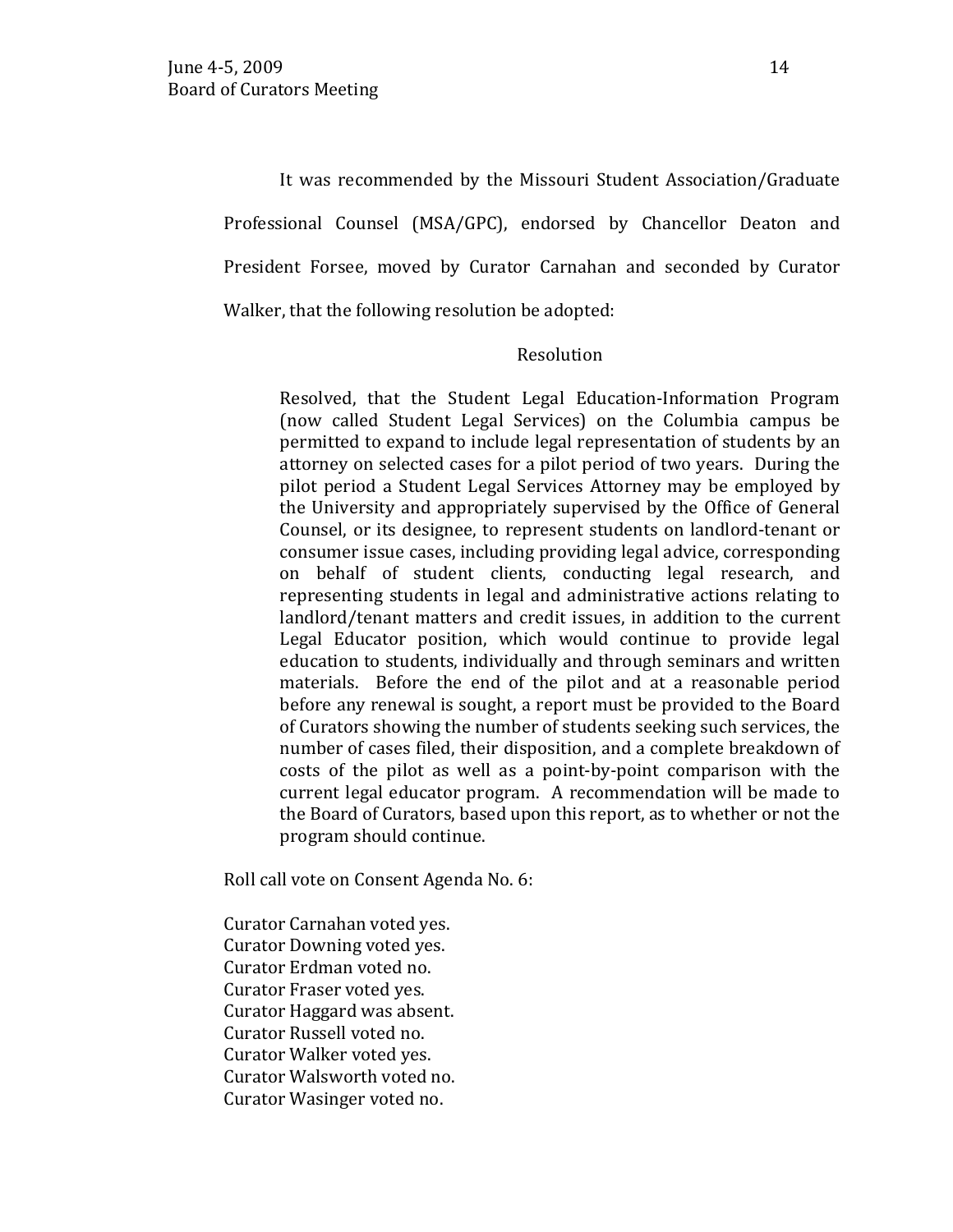The motion failed on a vote of four and four.

**Academic, Student and External Affairs** – June 4, 2009 committee meeting report provided by President Forsee

**Information** 

Caring for Missourians – slides on file

**Audit** – June 4, 2009 committee meeting report provided by Committee Chairman Carnahan

**Information** 

Review of Audit Committee Annual Plan – on file

Review of Audit Committee Charter – on file

Internal Audit Quarterly Report – on file

**Finance** – June 4, 2009 committee meeting report provided by Committee Chairman Russell

**Information** 

Asset Liability Study, UM – Rocaton Asset Allocation Study Recommendation on file

FY2011 Preliminary State Capital Appropriations Request and Campus Capital Plans, UM – slides on file

FY2011 Preliminary Operating Appropriations Request, UM – slides on file

Investments Update – slides on file

Selection of Asset Allocation for the Retirement, Disability, and Death Benefit Plan, UM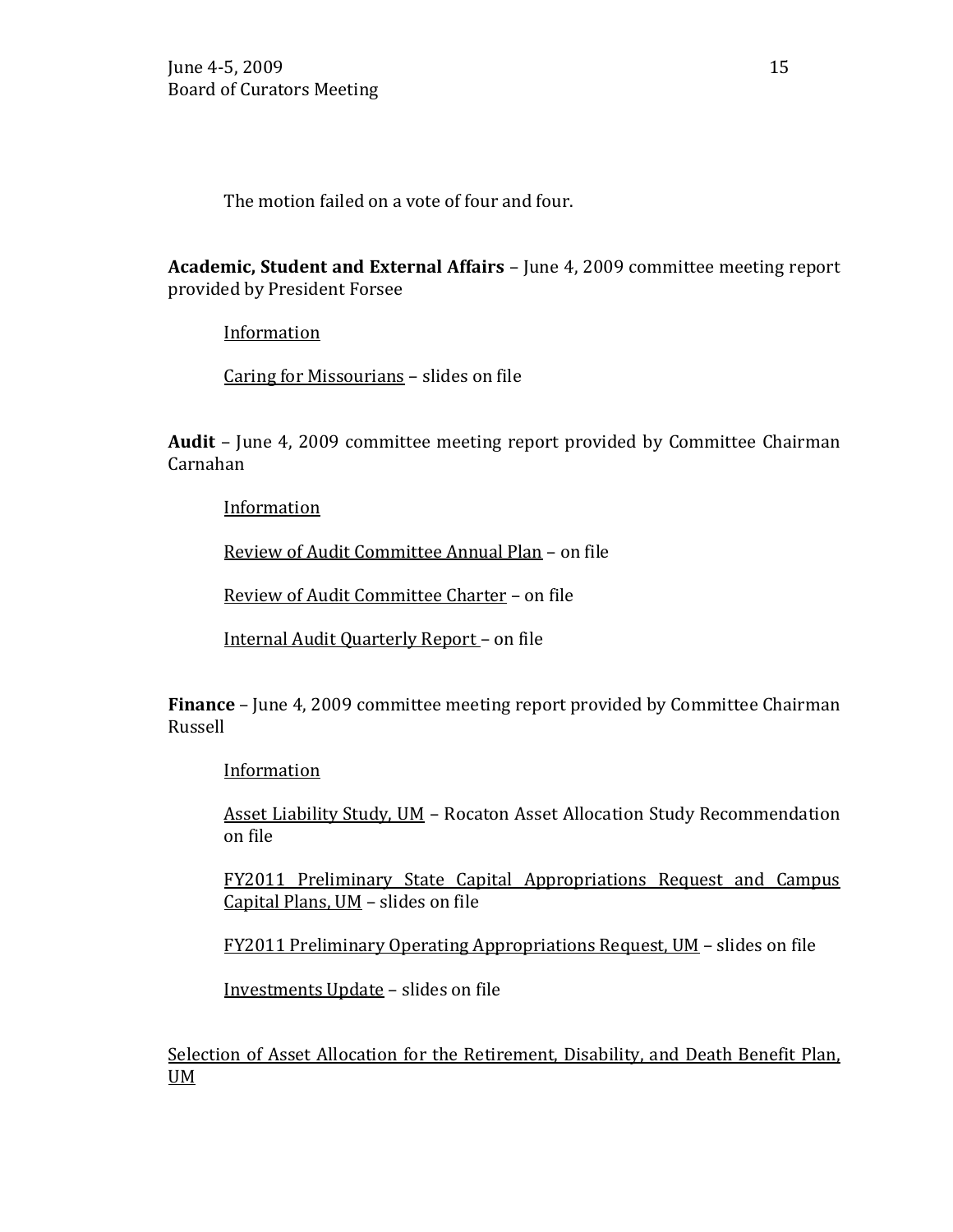It was recommended by Vice President Krawitz, endorsed by President

Forsee, recommended by the Finance Committee, moved by Curator Walsworth and

seconded by Curator Walker, that:

Asset Allocation Alternative #3 (as provided in the Rocaton presentation on file) shall be selected as the asset allocation for the Retirement, Disability and Death Benefit Plan.

Note: Asset Allocation Alternative #3 reduces the US equity allocation significantly, increases the Fund's allocation to TIPS (thereby improving the Fund's inflation protection) and adds high yield bonds, emerging market debt and bank loans to the Fund as diversifying asset classes within the fixed income composite.

Roll call vote:

Curator Carnahan voted yes. Curator Downing voted yes. Curator Erdman voted yes. Curator Fraser voted yes. Curator Haggard was absent. Curator Russell voted yes. Curator Walker voted yes. Curator Walsworth voted yes. Curator Wasinger voted no.

The motion carried by a vote of seven and one.

# FY2010 Operating Budget, UM

It was recommended by the respective Chancellors, endorsed by President

Forsee, recommended by the Finance Committee, moved by Curator Walsworth and

seconded by Curator Walker, that the following recommendations be approved:

• the President of the University System shall be authorized to develop the FY2010 budgets in accordance with the attached financial summaries which are based on the FY2010 appropriations bill, including the allocation of recurring state appropriations less 3.0% statutory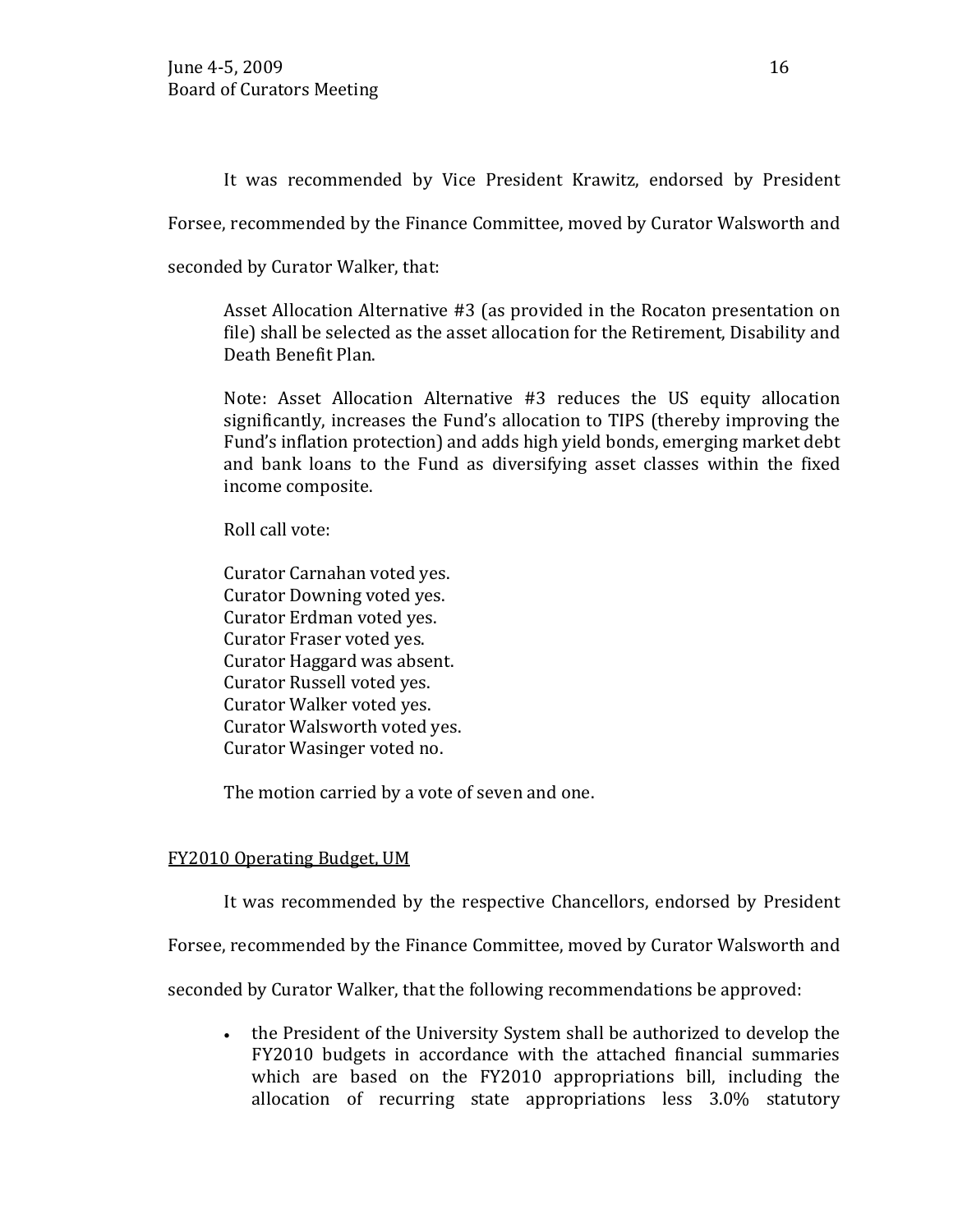withholdings as follows:

| <b>General Operations</b>                        | \$437,931,880 |
|--------------------------------------------------|---------------|
| UMC Hospital & Clinics (including Ellis Fischel) | 12,480,574    |
| Missouri Rehabilitation Center                   | 11,141,926    |
| Missouri Institute of Mental Health              | 1,606,215     |
| Missouri Kidney Program                          | 3,652,144     |
| <b>MOREnet</b>                                   | 11,134,776    |
| Missouri Telehealth Network                      | 804,300       |
| Spinal Cord Injury Research                      | 388,000       |
| <b>State Historical Society</b>                  | 1,413,877     |

- the President of the University System shall be authorized to: (a) make required changes to working capital and reserve funds and (b) make supplemental allocations within the funds available to the several campuses and programs, such allocations to be made on the basis of priority and need. The President will report periodically to the Board of Curators any material changes in the sources and uses of current funds;
- the President of the University System shall be authorized to allocate any one-time or recurring line-item state appropriations including \$24.2 million for Caring for Missourians, net of anticipated withholdings;
- the operating budget for FY2010 and allocation as stated herein can be modified as necessary by the President to bring the same into harmony with the state appropriation as finally approved by the governor and any withholdings in excess of those shown above.

Roll call vote:

Curator Carnahan voted yes. Curator Downing voted yes. Curator Erdman voted yes. Curator Fraser voted yes. Curator Haggard was absent. Curator Russell voted yes. Curator Walker voted yes. Curator Walsworth voted yes. Curator Wasinger voted yes.

The motion carried by a vote of eight and zero.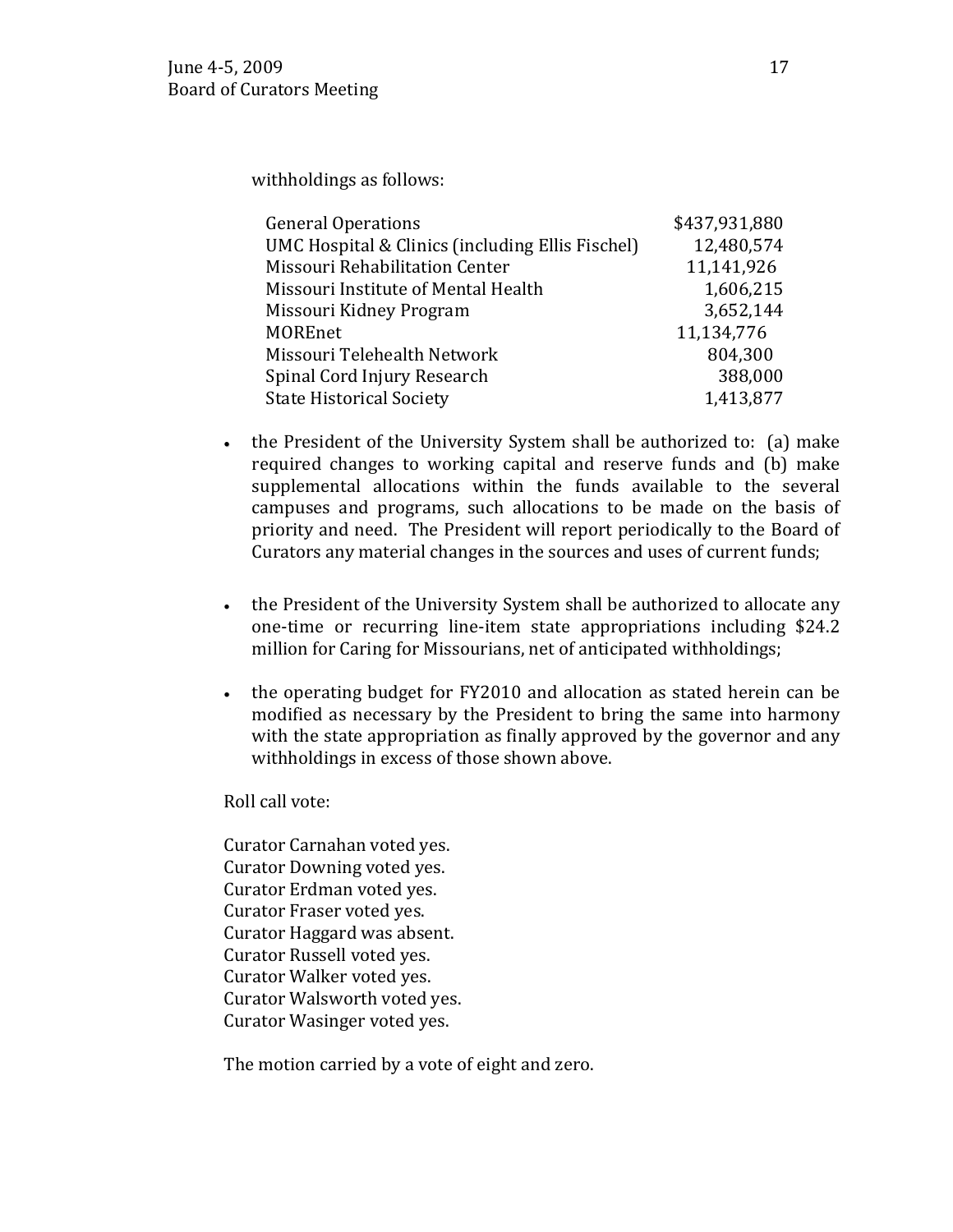## Sale of Capital Projects Notes, UM

It was recommended by Vice President Krawitz, endorsed by President Forsee, recommended by the Finance Committee, moved by Curator Walsworth and seconded by Curator Walker, that the resolution (as on file with the minutes of this meeting) approving issuance and delivery of capital project notes, Series FY2009- 2010A, of The Curators of the University of Missouri, in a principal amount estimated at \$125,000,000, for the purpose of funding the cost of capital projects of the University, shall be approved.

Roll call vote:

Curator Carnahan voted yes. Curator Downing voted yes. Curator Erdman voted yes. Curator Fraser voted yes. Curator Haggard was absent. Curator Russell voted yes. Curator Walker voted yes. Curator Walsworth voted yes. Curator Wasinger voted yes.

The motion carried by a vote of eight and zero.

#### Schematic Design, Surgery Tower, UMHC

It was recommended by Chancellor Deaton, endorsed by President Forsee,

recommended by the Finance Committee, moved by Curator Walsworth and

seconded by Curator Walker, that:

the schematic design prepared by Hellmuth Obata + Kassabaum, Inc., St. Louis, Missouri, for the Surgery Tower at University of Missouri Health Care, shall be approved.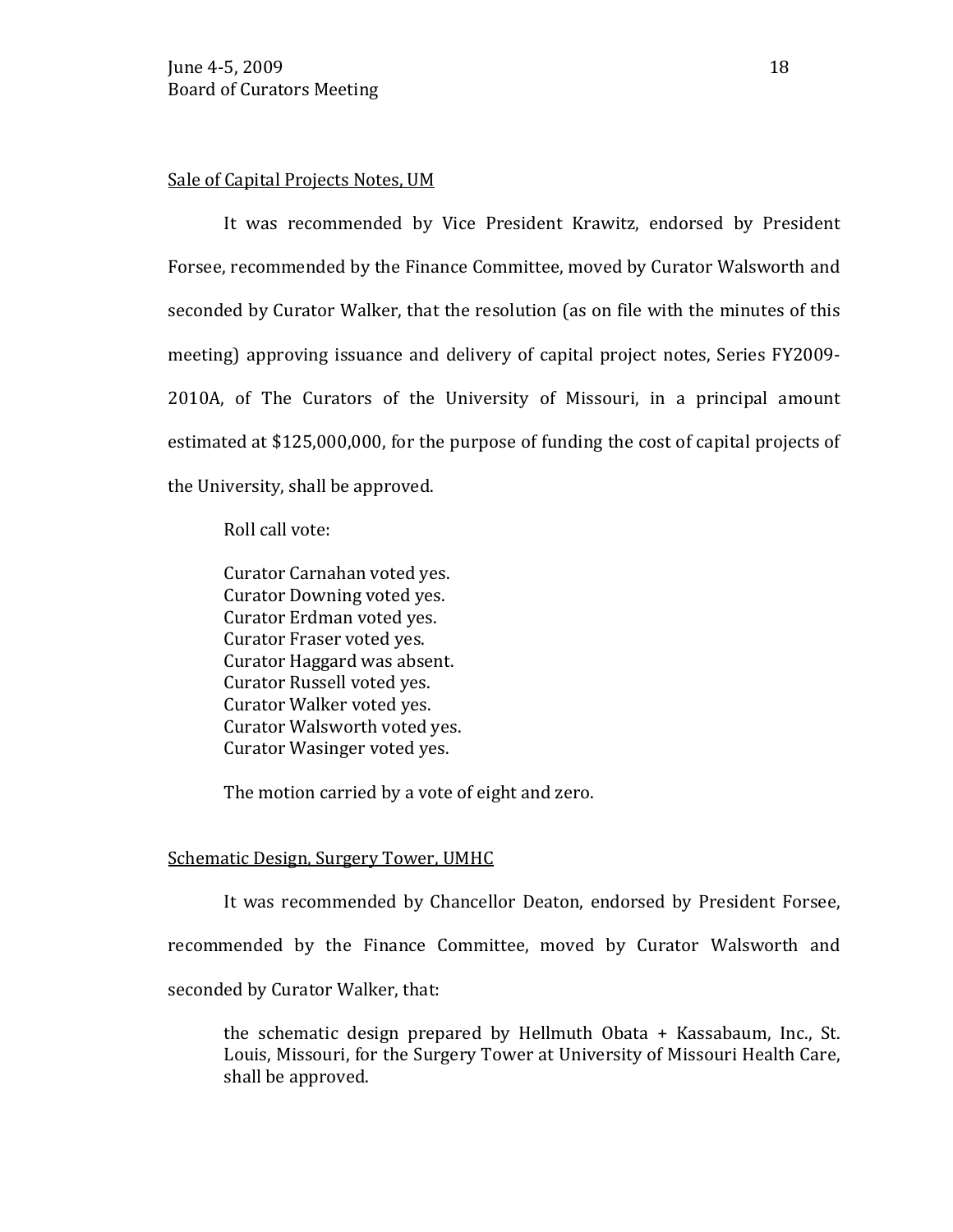| Funding is from:                    |               |
|-------------------------------------|---------------|
| Debt                                | \$83,000,000  |
| <b>UMHC General Operating Fund</b>  | 69,000,000    |
| State - Ellis Fischel Cancer Center | 31,000,000    |
| Philanthropy                        | 20,000,000    |
| <b>Total Funding</b>                | \$203,000,000 |
|                                     |               |

Roll call vote:

Curator Carnahan voted yes. Curator Downing voted yes. Curator Erdman voted yes. Curator Fraser voted yes. Curator Haggard was absent. Curator Russell voted yes. Curator Walker voted yes. Curator Walsworth voted yes. Curator Wasinger voted yes.

The motion carried by a vote of eight and zero.

## Critical Renovation and Adaptation Projects, UM

It was recommended by Vice President Krawitz, endorsed by President

Forsee, recommended by the Finance Committee, moved by Curator Walsworth and

seconded by Curator Downing, that:

the Board shall approve the use of System Facilities Revenue Bonds to finance \$35 million in critical repair, renovation and adaptation capital projects system-wide.

Roll call vote:

Curator Carnahan voted yes. Curator Downing voted yes. Curator Erdman voted yes. Curator Fraser voted yes. Curator Haggard was absent. Curator Russell voted yes. Curator Walker voted yes.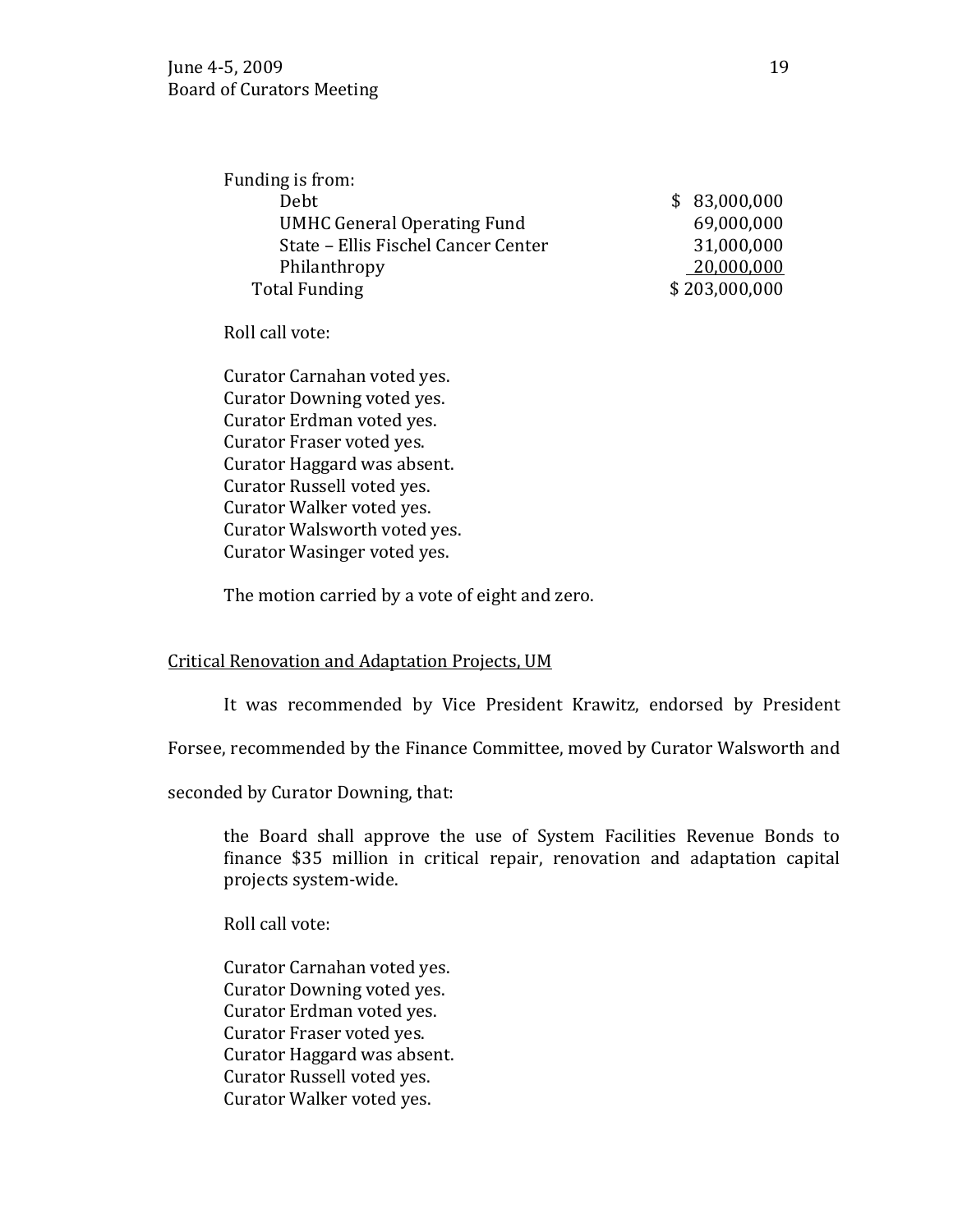Curator Walsworth voted yes. Curator Wasinger voted yes.

The motion carried by a vote of eight and zero.

## Sale of System Facilities Revenue Bonds, UM

It was recommended by Vice President Krawitz, endorsed by President

Forsee, recommended by the Finance Committee, moved by Curator Walsworth and

seconded by Curator Downing, that the resolution declaring the intention of the

Curators of the University of Missouri to issue certain revenue bonds (as on file with

the minutes of this meeting) shall be approved.

(It was noted by Curator Russell that the University's Aa2 debt capacity is close to the ceiling established by the Board of Curators.)

Roll call vote:

Curator Carnahan voted yes. Curator Downing voted yes. Curator Erdman voted yes. Curator Fraser voted yes. Curator Haggard was absent. Curator Russell voted yes. Curator Walker voted yes. Curator Walsworth voted yes. Curator Wasinger voted yes.

The motion carried by a vote of eight and zero.

Architect/Engineer Selection, Mark Twain Hall, Renovate Residence and Dining Facilities, MU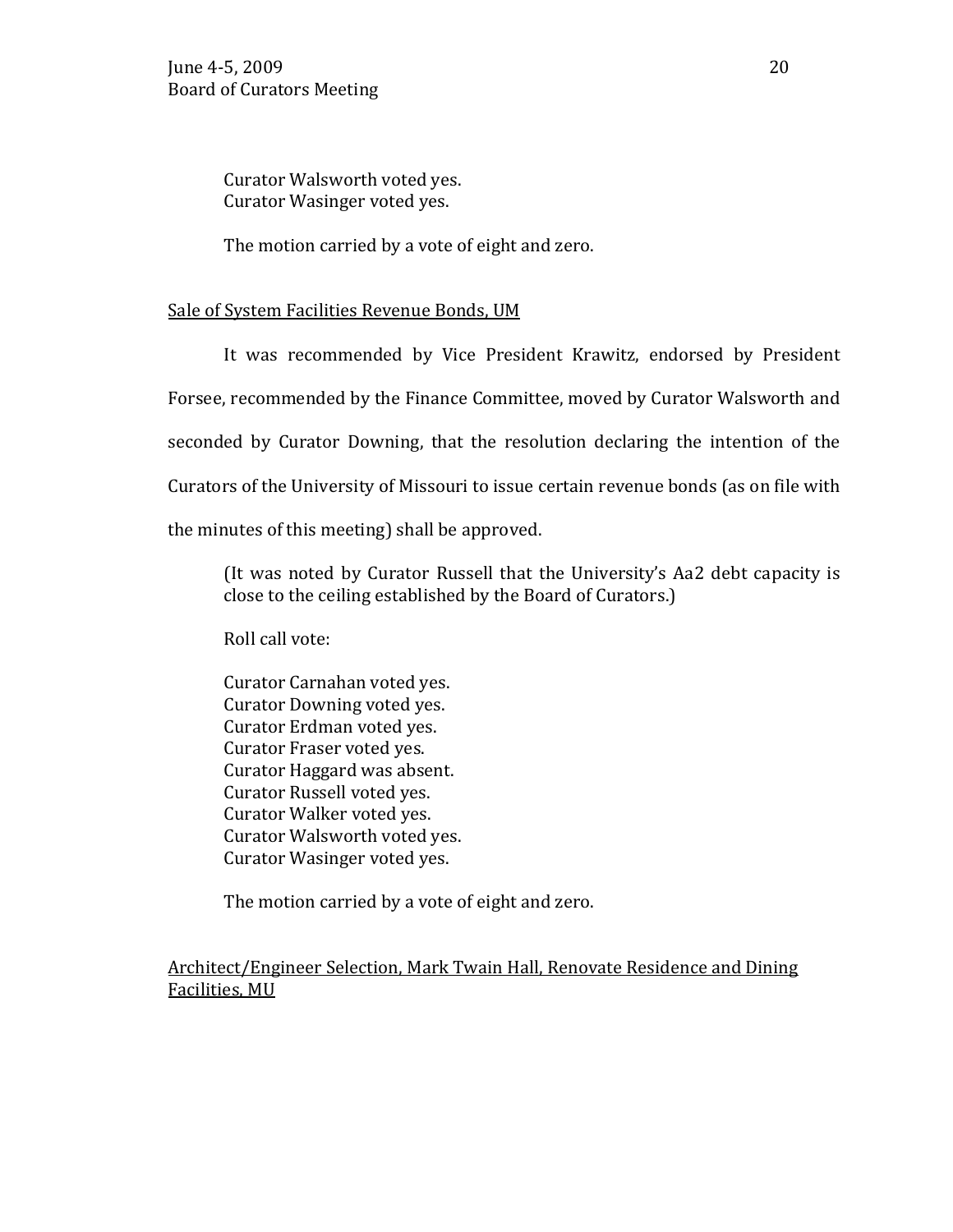It was recommended by Chancellor Deaton, endorsed by President Forsee,

recommended by the Finance Committee, moved by Curator Walsworth and

seconded by Curator Downing, that the following action be approved:

the Vice President for Finance and Administration shall be authorized to employ the firm of Bozoian Group, Inc., St. Louis, Missouri, for design services for the Mark Twain Hall to renovate residence and dining facilities at the University of Missouri-Columbia, for a lump sum fee of \$1,000,000.

Funding is from revenue bonds:  $$1,000,000$ 

Roll call vote:

Curator Carnahan voted yes. Curator Downing voted yes. Curator Erdman voted yes. Curator Fraser voted yes. Curator Haggard was absent. Curator Russell voted yes. Curator Walker voted yes. Curator Walsworth voted yes. Curator Wasinger voted no.

The motion carried by a vote of seven and one.

# **General Business**

## Good and Welfare of the University

Chairman Fraser congratulated Vice President Betsy Rodriguez on having earned her Ph.D.

Curator Carnahan noted the draft agenda for the July 2009 Board of Curators meeting.

Curator Carnahan noted that he would like to have a board meeting scheduled for Mt. Vernon, Missouri.

Resolution, Anton H. Luetkemeyer, Student Representative to the Board of Curators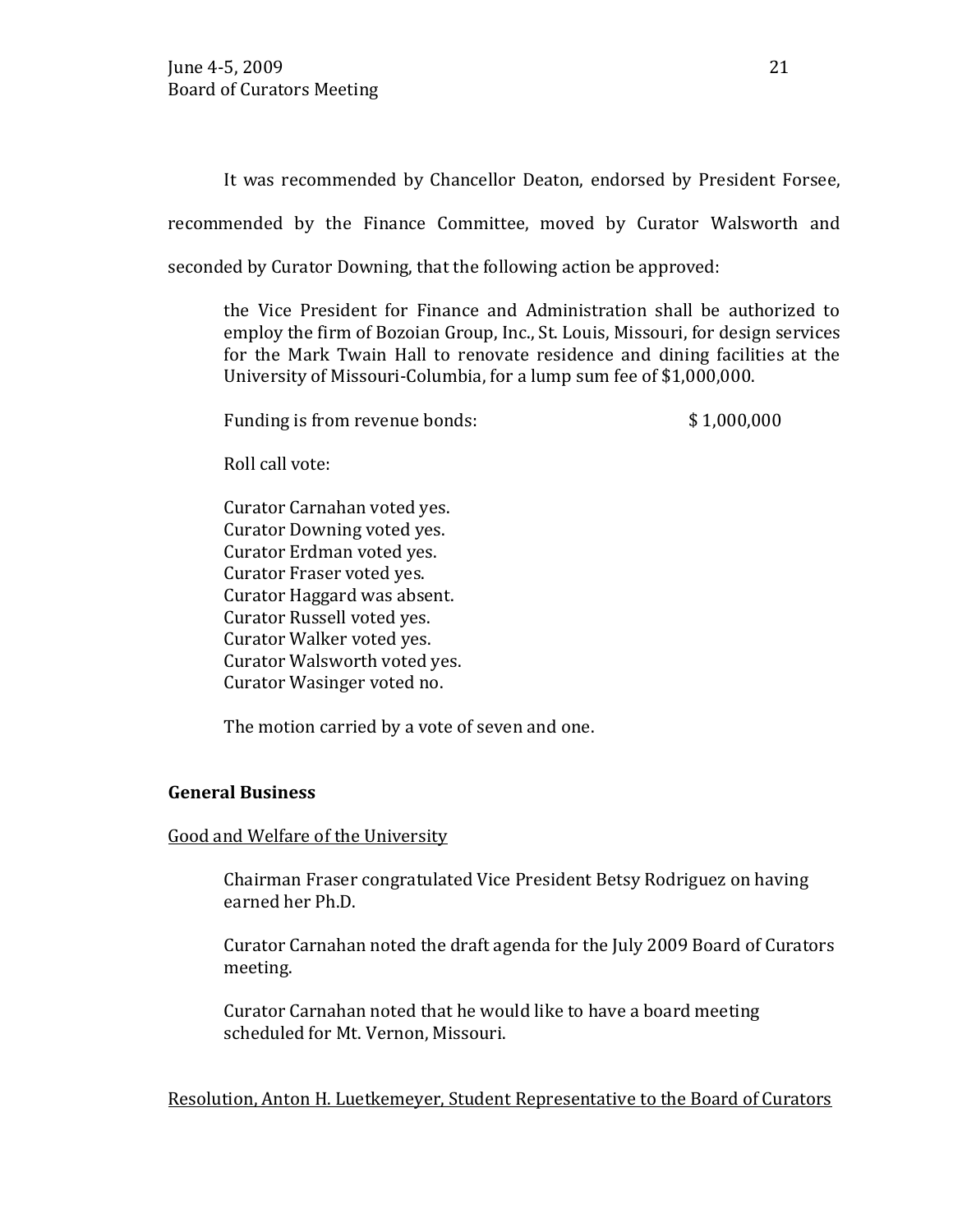It was moved by Curator Carnahan and seconded by Curator Walker, that the

following resolution honoring Anton H. Luetkemeyer, Student Representative to the

Board of Curators, be approved:

#### RESOLUTION

WHEREAS, Anton H. Luetkemeyer served with distinction as the Student Representative to the Board of Curators from July 26, 2007, until June 3, 2009; and

WHEREAS, during that period, he effectively and professionally represented the diverse interests of students from all four campuses of the University of Missouri; and

WHEREAS, while addressing the Academic and Student Affairs Committee and the External Affairs Committee, of which he was an ex officio member, or the Board of Curators as a whole, he was an eloquent and articulate spokesperson; and

WHEREAS, on students' behalf, he advocated keeping a University of Missouri education affordable and accessible; and

WHEREAS, while tending to university business, he maintained a positive attitude, offered compelling ideas and proved a good listener and debater; and

WHEREAS, he proved a valuable member of the University of Missouri System Presidential Search Committee; and

WHEREAS, in addition to performing his board duties, he completed his law degree at the University of Missouri-Columbia; and

WHEREAS, in keeping with his demonstrated knowledge of law, he plans to work as a clerk for the Missouri Supreme Court after completing and passing the Missouri bar exam; and

WHEREAS, the diplomacy skills he learned while serving as the student representative to the board of curators will serve him well in his pending marriage to Lucinda Housley:

NOW, THEREFORE, BE IT RESOLVED, that the Board of Curators, on behalf of the students, faculty, staff and alumni of the University of Missouri System, and on behalf of the citizens of the State of Missouri, does hereby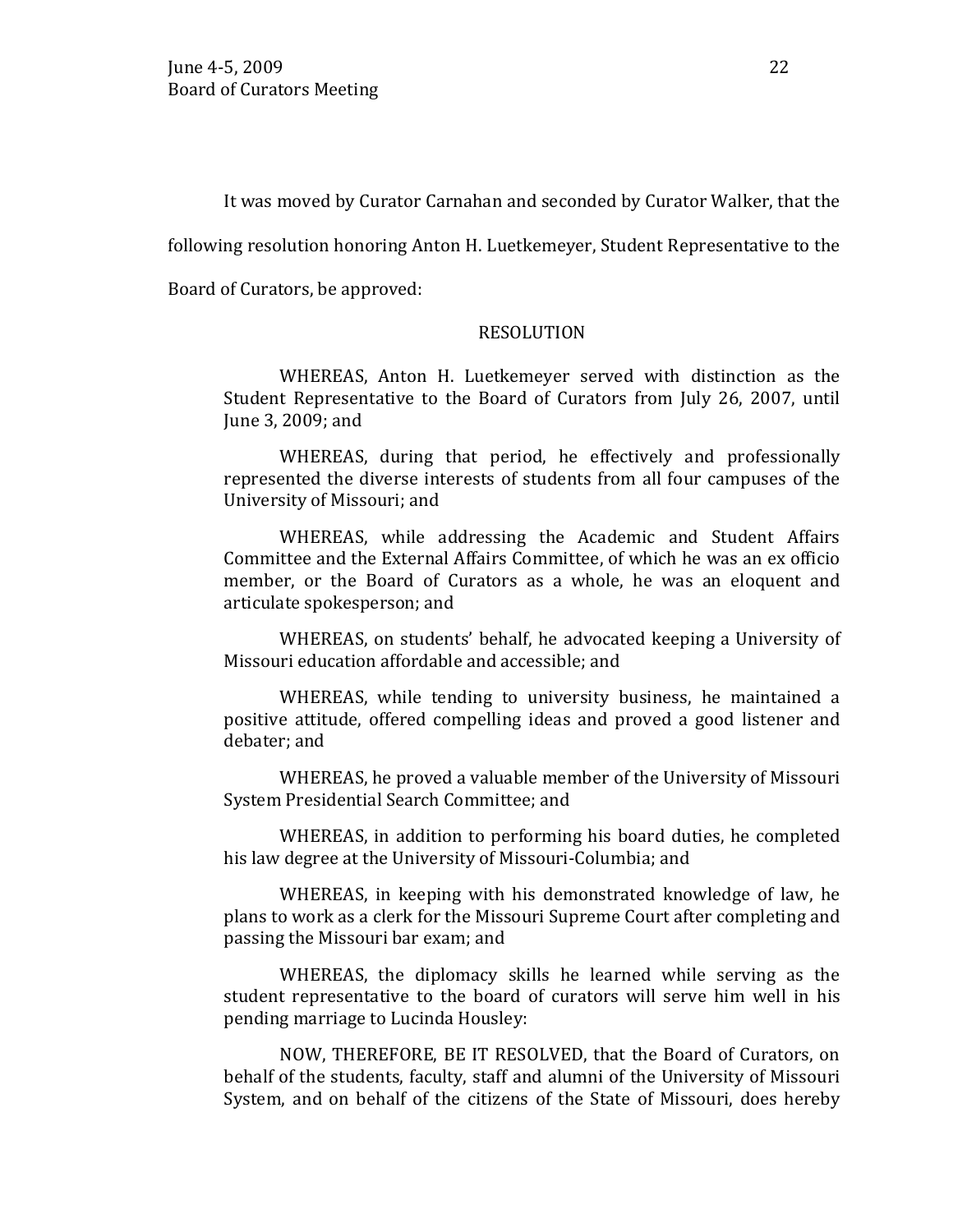adopt this resolution in appreciation of the dedicated and devoted service of Anton H. Luetkemeyer; and

BE IT FURTHER RESOLVED, that the Secretary of the Board of Curators cause this resolution to be spread upon the minutes of this meeting and a duly inscribed copy thereof be furnished to Anton H. Luetkemeyer.

Roll call vote:

Curator Carnahan voted yes. Curator Downing voted yes. Curator Erdman voted yes. Curator Fraser voted yes. Curator Haggard was absent. Curator Russell voted yes. Curator Walker voted yes. Curator Walsworth voted yes. Curator Wasinger voted yes.

The motion carried by a vote of eight and zero.

Resolution, Gordon H. Lamb, Ph.D.

It was moved by Curator Walker and seconded by Curator Downing, that the

following resolution recognizing the outstanding service of Gordon H. Lamb, Ph.D.,

to the University of Missouri, be approved:

#### RESOLUTION

WHEREAS, Gordon H. Lamb, Ph.D., served with distinction as Interim President of the University of Missouri System from April 9, 2007, until February 18, 2008; and

WHEREAS, he served as Executive Vice President of the University of Missouri System from February 18, 2008, until March 1, 2009; and

WHEREAS, during the presidential search process and transition period, his assistance and advisement were invaluable; and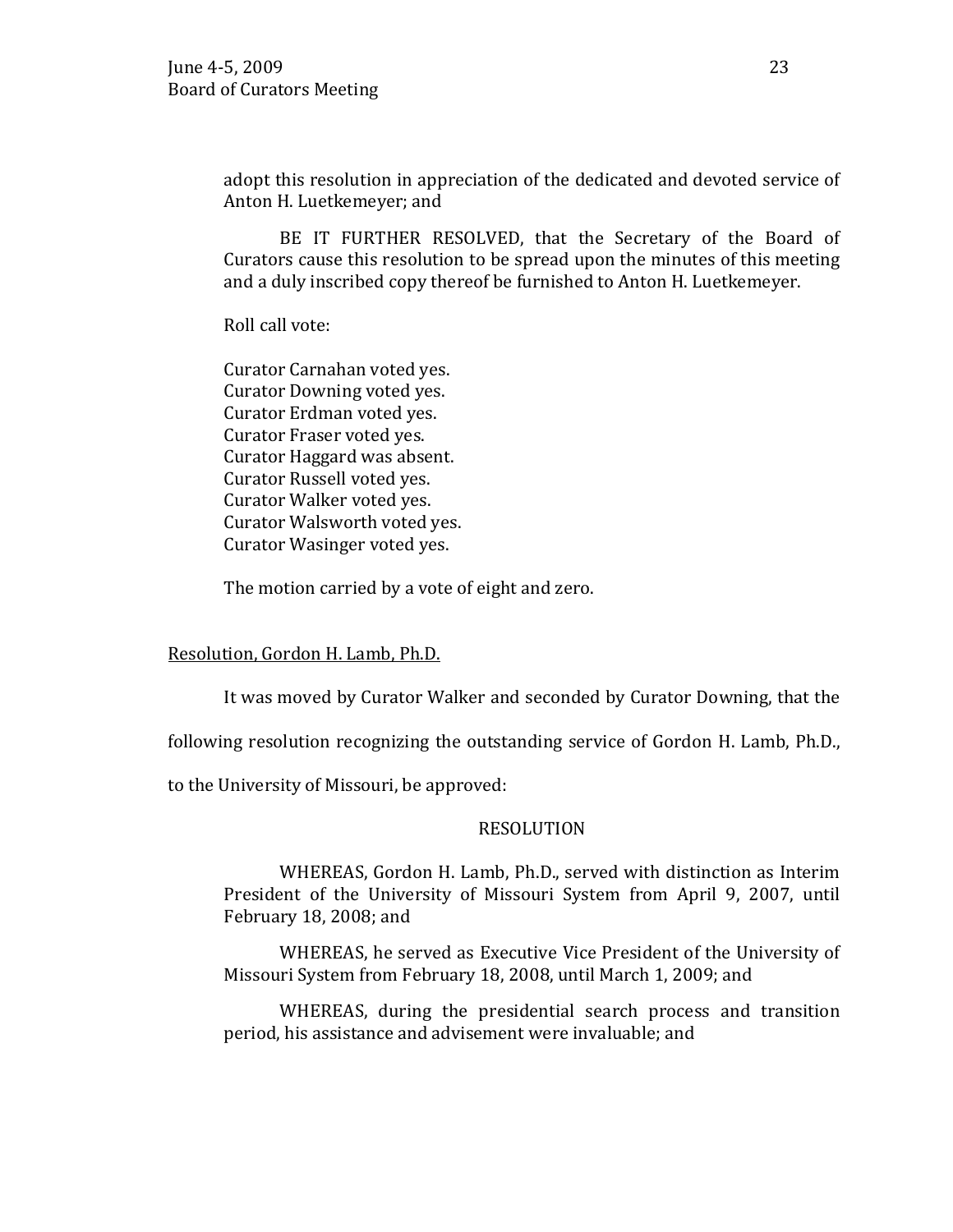WHEREAS, his commitment to the university includes serving as Interim Chancellor of the University of Missouri-Kansas City from February 1999, until March 2000; and

WHEREAS, he exemplified the university's mission of teaching, research, service and economic development; and

WHEREAS, while serving as Executive Vice President, he demonstrated his dedication to the expansion of online education; and

WHEREAS, he was committed to alleviating the state's and nation's shortage of health care professionals through the Caring for Missourians initiative; and

WHEREAS, he was a strong advocate in Jefferson City for investing in higher education and freedom of research; and

WHEREAS, further demonstrating his dedication to higher education, he has served in leadership positions at many other prestigious institutions across the country; and

WHEREAS, he serves as an ambassador for the arts through his passion and participation in choral music; and

WHEREAS, Mrs. Lamb so graciously and capably served the University of Missouri as First Lady during Dr. Lamb's period as Interim President, and her time and efforts were greatly appreciated:

NOW, THEREFORE, BE IT RESOLVED, that the Board of Curators, on behalf of the students, faculty, staff and alumni of the University of Missouri System, and on behalf of the citizens of the State of Missouri, does hereby adopt this resolution in appreciation of the dedicated and devoted service of Dr. Gordon H. Lamb; and

BE IT FURTHER RESOLVED, that the Secretary of the Board of Curators cause this resolution to be spread upon the minutes of this meeting and a duly inscribed copy thereof be furnished to Dr. Gordon H. Lamb.

Roll call vote:

Curator Carnahan voted yes. Curator Downing voted yes. Curator Erdman voted yes. Curator Fraser voted yes. Curator Haggard was absent. Curator Russell voted yes.